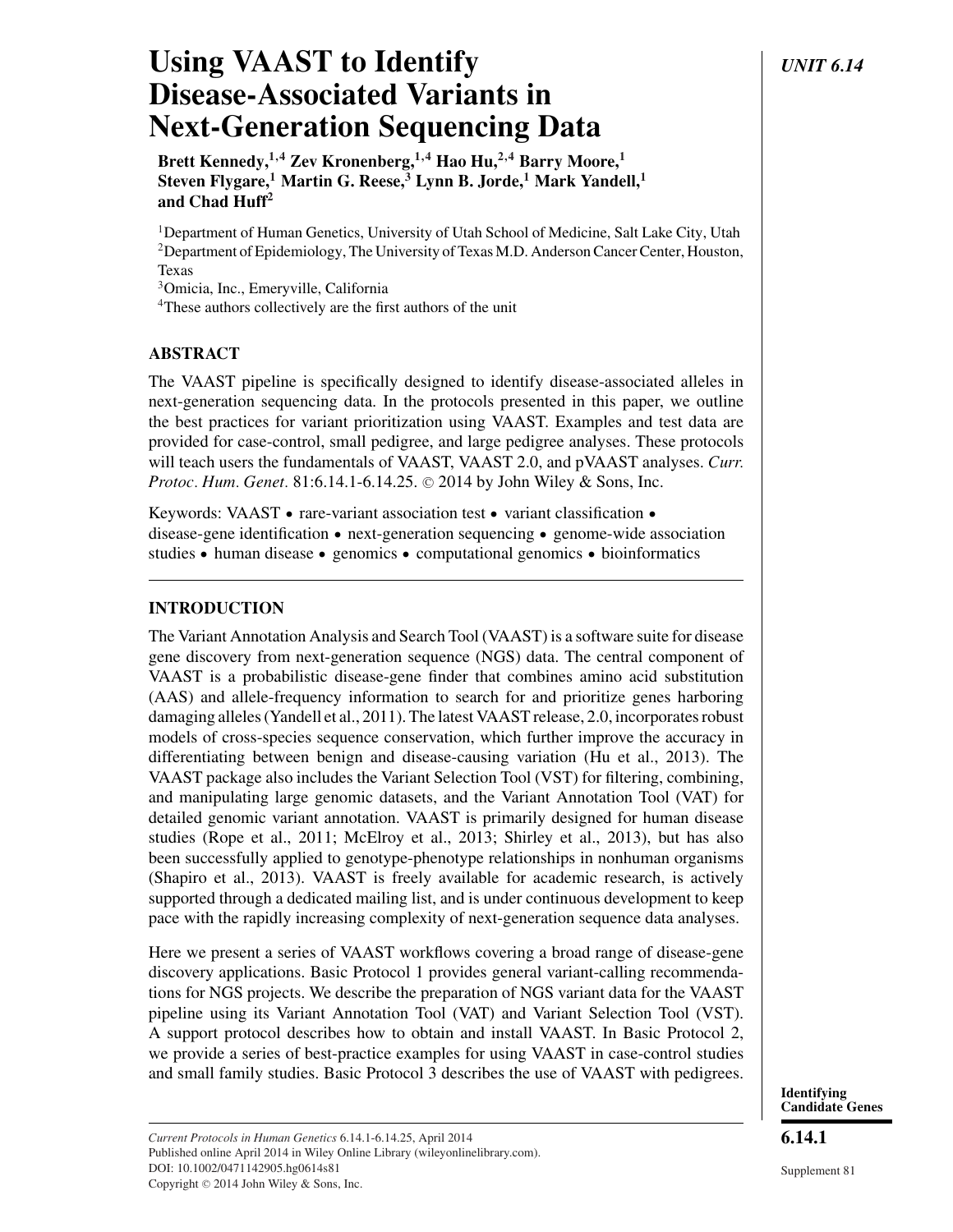Additionally, we describe the use of pedigree-VAAST (pVAAST), which extends VAAST to support large, complex pedigrees, in Basic Protocol 4. Finally, an alternate protocol describes Omicia Opal, a commercial genomic medicine decision-support software platform (Coonrod et al., 2013), which improves the VAAST result interpretation and clinical reporting for personal patient NGS sequences by combining the powerful VAAST statistics with clinical knowledge databases. Each protocol includes command lines, example data, expected results, and interpretation of VAAST output. These protocols are designed to train users for successful real-world applications of VAAST and pVAAST.

#### *BASIC PROTOCOL 1* **VARIANT CALLING**

The underlying goal of a VAAST analysis is to identify disease genes and diseasecausing alleles using case and control NGS datasets. Because of the complexity and rapid development of next-generation sequencing technologies and analysis pipelines, systematic technical differences in variant calls between cases and controls can be a major source of false-positive results in any NGS case-control study. A number of steps can be performed to improve the quality of a variant-calling pipeline to reduce such technical artifacts.

### **Prior to Running VAAST**

For instructions on downloading and installing VAAST, see Support Protocol.

### *Alignment*

Matching the read aligner and alignment parameters for all samples (both case and control) will help to avoid introducing alignment-specific artifacts. A series of alignment polishing steps have become standard practice and should be implemented to improve variant quality and reduce technical artifacts. These steps include removal of duplicate reads, local realignment of insertions and deletions, and base-quality score recalibration (Li et al., 2009; McKenna et al., 2010; DePristo et al., 2011) .

#### *Variant-calling*

Several high-quality variant-calling tools are freely available, and a comparison of these tools has been reviewed elsewhere (Nielsen et al., 2011; Pabinger et al., 2013; O'Rawe et al., 2013). Popular tools include GATK UnifiedGenotyper, SAMtools, and Atlas2 (Li et al., 2009; McKenna et al., 2010; DePristo et al., 2011; Challis et al., 2012). All variant callers make both false-positive and false-negative errors in variant-calling. However, the error profile produced by different variant callers (or even the same variant caller with different parameters or different versions) can be quite different. If cases and controls are not called with *exactly* the same variant-calling tool (including software version and run-time parameters), these differences in systematic error can manifest as false-positive results in VAAST.

### *Joint calling and missing genotypes*

Current versions of most variant-calling tools (Li and Homer, 2010; DePristo et al., 2011; Wei et al., 2011) allow multiple samples to be jointly called, i.e., processed simultaneously. Joint variant-calling has two significant advantages. First, the variantcalling algorithm considers the alignments of all samples simultaneously to estimate the probability that a given locus is variable in the population, resulting in more accurate variant calls for each individual sample (McKenna et al., 2010; DePristo et al., 2011). Second, joint variant callers such as GATK UnifiedGenotyper (McKenna et al., 2010; DePristo et al., 2011) provide missing genotypes (i.e., 'no calls'). By default, most variant callers will not produce a variant call for missing genotypes. Thus, homozygous reference sites are indistinguishable from sites where no genotype information is available

**Using VAAST to Identify Disease-Associated Variants in Next-Generation Sequencing Data**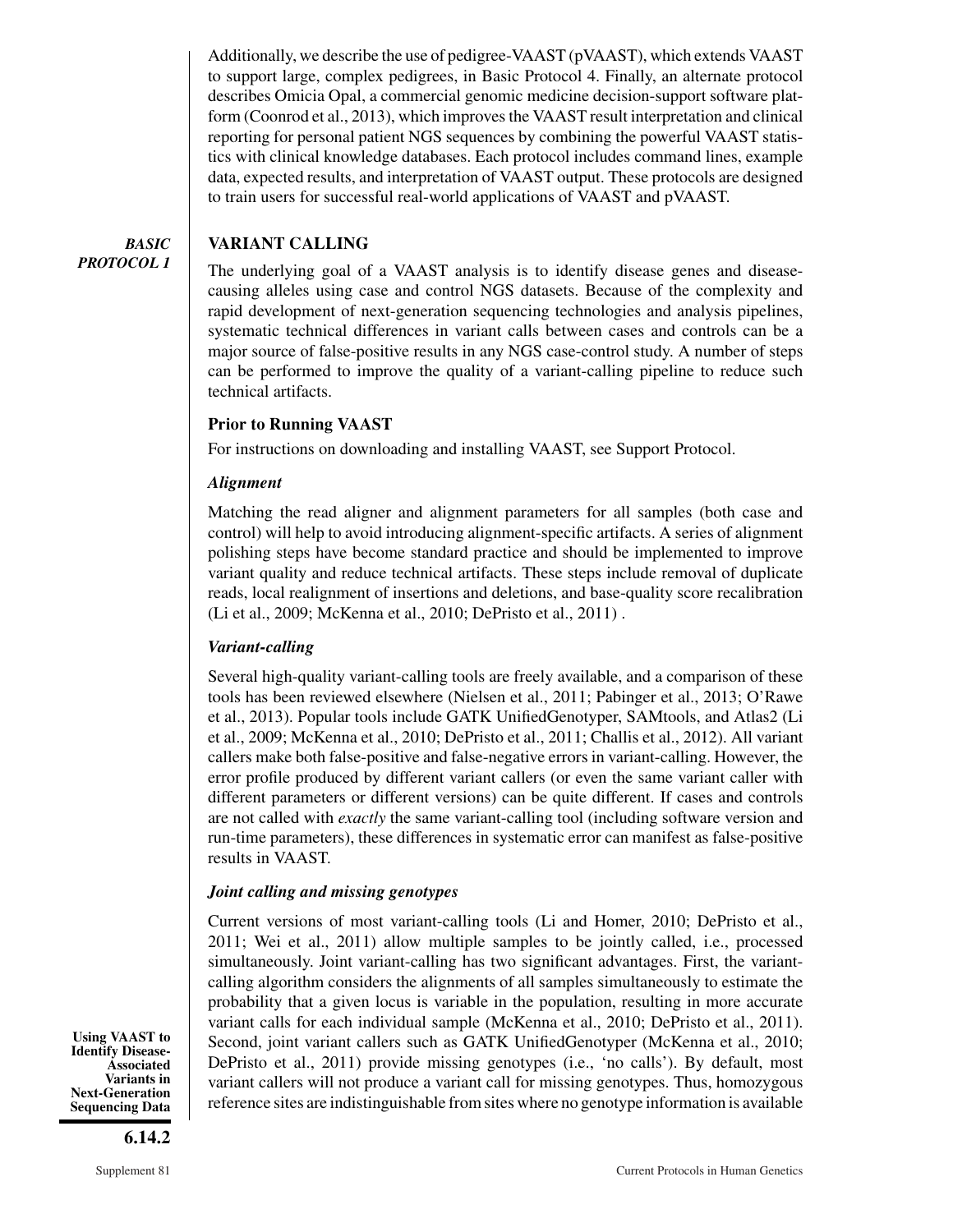

**Figure 6.14.1** Accounting for missing genotypes improves the power of VAAST. The VAAST ranks of "doped" genes are shown on the  $x$  axis. The number of trials with a specific rank is shown on the  $y$  axis. The data presented were generated from "doping" experiments under a dominant inheritance pattern. Known HGMD disease-associated alleles were "doped" into three target exomes. In the "before-nocall" batch (right panel), this subset of HGMD alleles were incorrectly coded as the reference allele. This type of error can occur in empirical datasets due to missing coverage. In the "after no-call" batch (left panel), the same subset of HGMD variants were coded as no-call ( $\hat{ }$ ) rather than the reference allele. This simulates joint-variant-calling and demonstrates the importance of accounting for missing genotypes.

(for example, due poor sequence quality or low depth of coverage). When both cases and controls are processed through these variant-calling tools simultaneously, all variant sites in all samples are consistently called for missing genotypes. VAAST is specifically designed to make use of missing genotype information, which substantially improves the signal-to-noise ratio in disease-gene searches (see Fig. 6.14.1). A lack of missing genotype data in cases or controls can be a significant source of error for all downstream analyses and interpretations. In addition, sites with an excess of missing genotypes typically have higher error rates, and filtering sites with missing genotype rates of 10% or greater can further reduce false-positive rates. Such filtering steps can either be performed prior to VAAST or by using the variant\_mask option in VAAST (see below). Note that some variant-calling algorithms can generate missing genotype calls without joint variantcalling, such as those employed by Complete Genomics and earlier versions of GATK (Drmanac et al., 2010; McKenna et al., 2010; DePristo et al., 2011).

#### *Variant filtering and quality score recalibration*

Most variant callers assign a variant quality score to each variant to indicate the probability that the variant (or genotype) was incorrectly called. Numerous strategies have been developed to mitigate false-positive variants by filtering on quality scores or other variant metrics. More recently, algorithms have been developed that create a model of true-positive variants trained on accurate variant calls (using HapMap3 and other highly validated variant sites). For example, the variant-quality method implemented in the GATK VariantRecalibrator tool can greatly increase the accuracy of disease-gene searches (Fig. 6.14.2).

### **GVF Conversion**

The first step in a VAAST analysis is to ensure that the variant data are in Genome Variation Format (GVF; Eilbeck et al., 2005; Reese et al., 2010). For variant call data in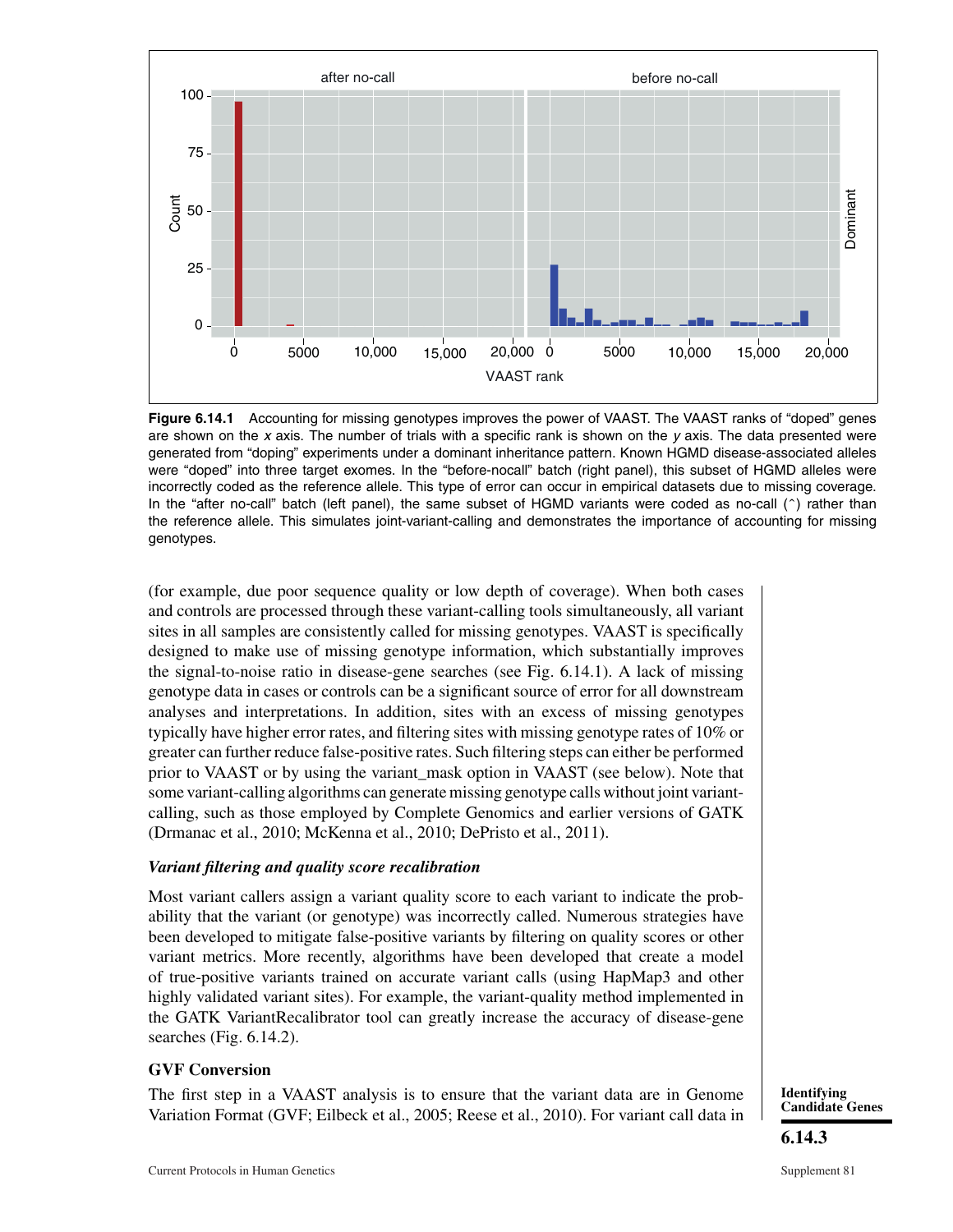

**Figure 6.14.2** Filtering on VQSR scores can be used to improve VAAST's accuracy. Separate VAAST searches were performed for 100 HGMD alleles (including indels) "doped" into a target consisting of three unrelated individuals against a background of 200 individuals from the 1000 Genomes data. The graph shows the number of genes with known disease-causing variants from HGMD that were ranked by a VAAST search in one of four categories: top 10 (*<*=10), top 100 (*<*=100), top 1000 (*<*= 1000), or more than 1000 (*>*1000). The VQSR procedure dramatically increases the number of genes with variants from HGMD in the top 10 from about 30% to more than 70%. This result highlights the importance of variant call accuracy when searching personal genome data.

VCF format, this can easily be converted using the vaast\_converter tool found in VAAST/bin/vaast\_tools/vaast\_converter. GVF is a file format developed by the Sequence Ontology group for use in describing sequence variants that provides a computationally robust ontology-controlled format for deeply annotating the effect of those variants on sequence features. The command below creates a separate GVF file for each individual in the VCF file:

VAAST/bin/vaast\_tools/vaast\_converter --build hg19 name.vcf

The GVF conversion step has been completed for the example files used below.

### **Variant Annotation**

VAT annotates the impact of variants on genomic features based on the terms and relationships described in the Sequence Ontology (SO; Eilbeck et al., 2005). VAT outputs its annotations in GVF Format (Reese et al., 2010), which is a sequence-variant annotation format maintained by the SO. The format is based on GFF3, and is compatible with other tools that parse or visualize GFF3 files.

VAT requires three files as input: (1) a GFF3 file containing sequence features (gene models and possibly other features); (2) a FASTA file containing the genome's sequence;

**Using VAAST to Identify Disease-Associated Variants in Next-Generation Sequencing Data**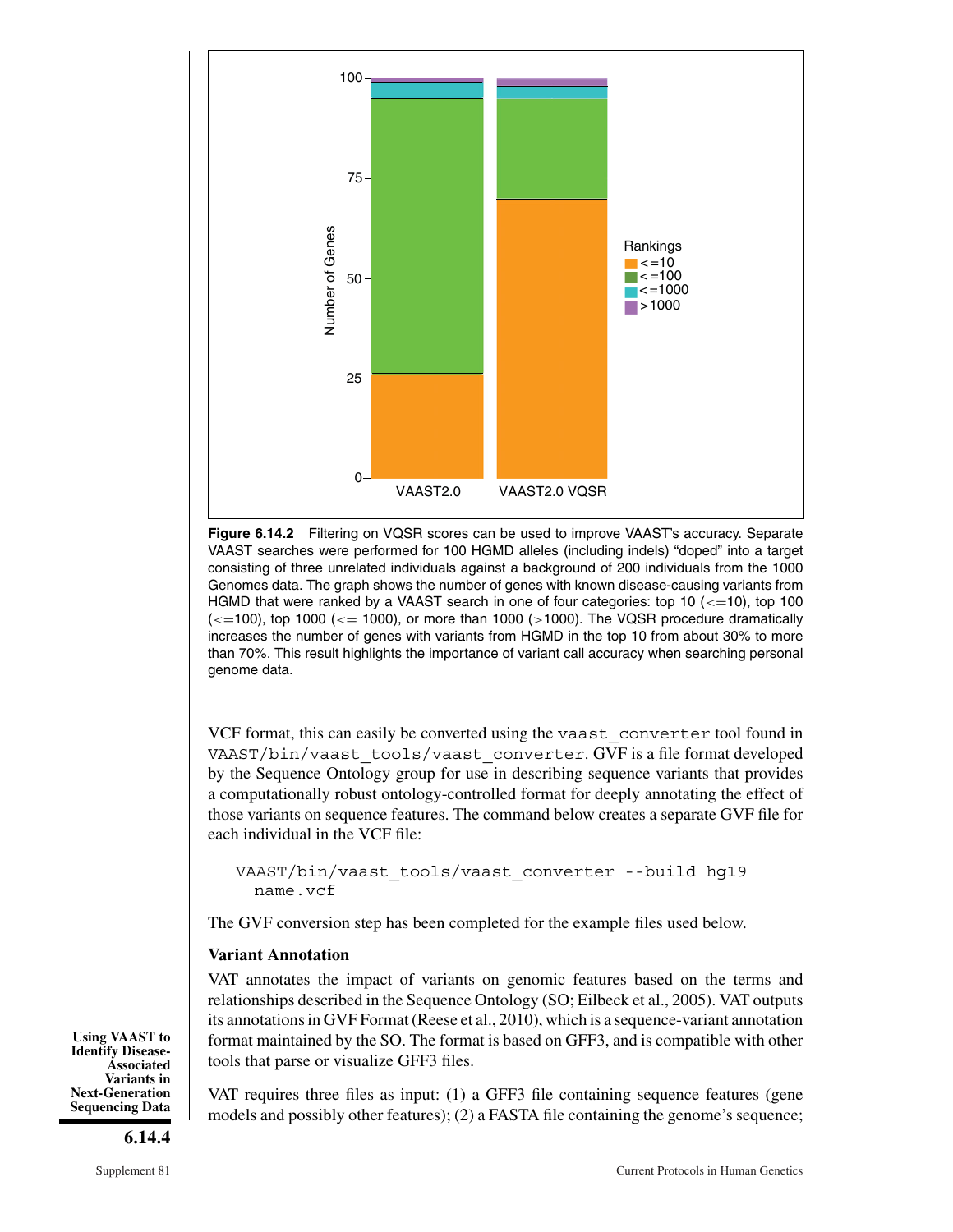and (3) a GVF file containing the sequence alterations that will be annotated. VAT's command-line options allow control over extended annotation features and memory use. VAT annotates the functional impact of each sequence alteration (variant) in the input GVF file when it overlaps a sequence feature in the provided GFF3 file. These annotations are given with a Variant\_effect attribute added to the final column of the GVF line. The annotated GVF line with the added Variant\_effect attribute provides details of the impact of the sequence alteration on sequence feature in three parts:

sequence\_alteration : Each variant in a GVF file is described in column three by the SO term sequence\_alteration (SO:0001059) or one of its children. These terms describe the actual change in the genomic sequence. VAT annotates the impact of the following sequence\_alterations: SNV, insertion, deletion, MNP (multi-nucleotide polymorphism), and complex\_substitution.

sequence feature: When a sequence alteration overlaps a sequence feature, the Variant effect attribute describes the feature using the SO term sequence\_feature (SO:0000110) or one of its children. These terms describe the kind of sequence feature that is impacted by the sequence alteration. VAT can annotate the impact of variants on any feature in the input GFF3 file that is a child of a sequence\_feature. Common sequence feature examples include gene, exon, splice acceptor, splice donor, 5 prime UTR, and 3 prime UTR. In addition to sequence features annotated in the GFF3 file, VAT will infer additional sequence features based on the structure of gene models such as introns, splice sites, and initiator/termination codons.

sequence variant: When a sequence alteration impacts a sequence feature, a variant of that sequence feature is created. VAT uses the term sequence\_variant (SO:0001060) or one of its children to describe the functional effect of a sequence\_alteration on a sequence\_feature. VAT annotates sequence alterations with terms that describe the impact of coding variants with common terms such as stop\_gained, missense\_variant, and splice\_acceptor\_variant. In addition to the specific impacts of common sequence alterations on gene models, VAT will annotate the overlap of any sequence alteration with any sequence feature in the GVF and GFF3 files with the general term sequence variant.

Output and error messages are written to STDOUT and STDERR, respectively. A simple example of a VAT command line with the required options is:

VAT --features genes.gff3 --fasta assembly.fasta variants.gvf > variants.vat.gvf

If memory is a limitation, the chunk flag will break up sequences into *N* bp segments:

VAT --features genes.gff3 --chunk 50000 --fasta assembly.fasta variants.gvf > variants.vat.gvf

With the  $-\text{extended qvf}$  option, VAT will add additional information to many Variant effect attributes that provide more detail about a particular sequence\_variant, such as the reference and variant amino acids for a missense variant. A complete description of the SO terms and GVF format are described on the SO Web site: *http://www.sequenceontology.org*.

The VAAST package includes all files necessary to annotate variants in the human genome in the context of NCBI builds 36 (hg18) and 37 (hg19). The genome build can be provided to VAT in the incoming GVF file (added by vaast\_converter) or can be described provided to VAI in the incoming GVF file (added by vaast\_converter) or can be described <br>by the user on the command line using the --build flag. **If any** candidate

**Candidate Genes**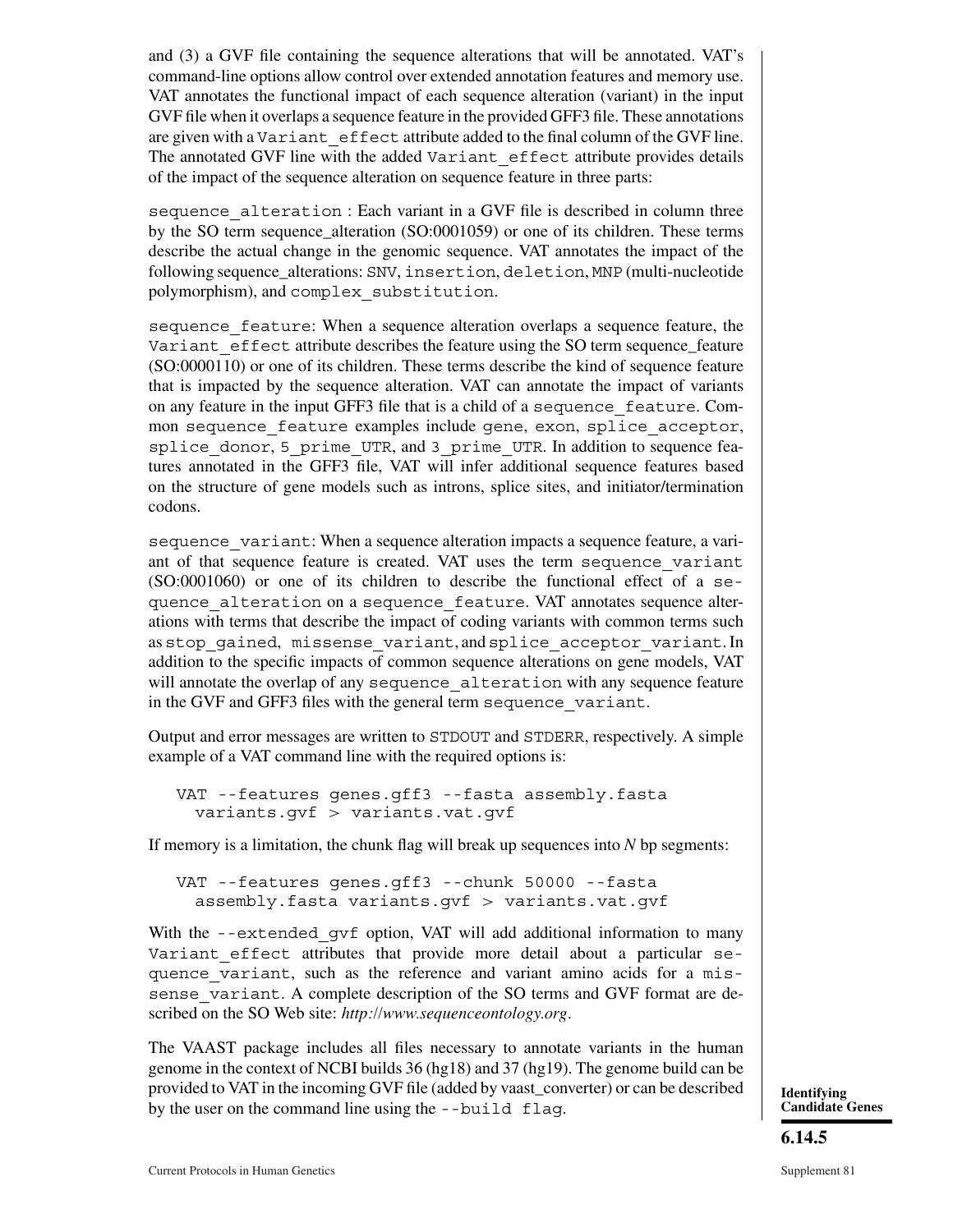#### **Variant Selection**

VST condenses variant files from multiple individuals into a single condenser (CDR) file. VST can also apply set operations across the individual input GVF files. These operations include union (U), intersection (I), left relative complement (C), and symmetric difference (D). VST also includes a shared (S) operation that specifies a cut-off to an intersection style operator to exclude or include variants based upon the number of individuals that share them.

Variant filtering with VST imposes strict assumptions about the presence or absence of variants, and care should be taken to avoid errors introduced by missing data. If missing genotypes are included in the GVF files, VST will utilize this information in filtering variants. For example, the intersection of a variant where one individual has a missing genotype will be included in the output CDR file. In contrast, the symmetric difference of a variant where the complemented individual has a variant call but another individual has a missing genotype will not be included. The  $-$ -genotype flag will constrain set operations to allow variants to match only if they share the same genotype.

Set operations are passed to VST with the  $-$ - $\circ$ ps (or  $-$ o) flag in the form of a quoted string. Individual GVF files are specified within the set operation as integers based on the order of the files on the command line. The first GVF file is file id 0, the second is file 1 and so on. A simple example of a VST set operation shown below uses GVF files in the case-control example data and creates a CDR file with the union of the variants from all three individuals:

```
VST --build hg19 -o 'U(0,1,2)' HG00096.gvf HG00110.gvf
 HG00246.gvf > union.cdr
```
The resulting union.cdr file contains 412,700 variants. An --ops argument that selects only variants common to all individuals would use the 'I' (intersection) set operation:

```
VST --build hg19 -o 'I(0,1,2)' HG00096.gvf HG00110.gvf
 HG00246.gvf > intersection.cdr
```
The resulting intersection.cdr file contains only 138,627 variants.

VST needs to know the length of the sequences in the assembly. This information may have been included in the GVF files by vaast\_converter or VAT upstream of VST; however, it can be provided by VST for the human genome using the  $-$ -build flag. While VAAST was developed for use with the human genome, it can be applied to an annotated genome assembly from any organism. Non-human data or unique human builds can be specified to VST with a three-column (seqid, start, end) build file and passed to VST with the --build flag. Example entries from a build file are:

| #seqid     | start  | length |
|------------|--------|--------|
| Scaffold01 | $\cap$ | 140000 |
| Scaffold02 | U      | 20000  |
| Scaffold03 | ∩      | 34500  |

More advanced VST operations are described in the VAAST Quick Start Guide and in "VAAST with Small Pedigrees" section below.

### **Direct VCF to CDR Conversion**

For users who have variant call data in VCF format and want to convert it to CDR format with only union operations in VST, we also provide a wrapper script  $(\forall c \in 2cdr.p1)$ 

**Using VAAST to Identify Disease-Associated Variants in Next-Generation Sequencing Data**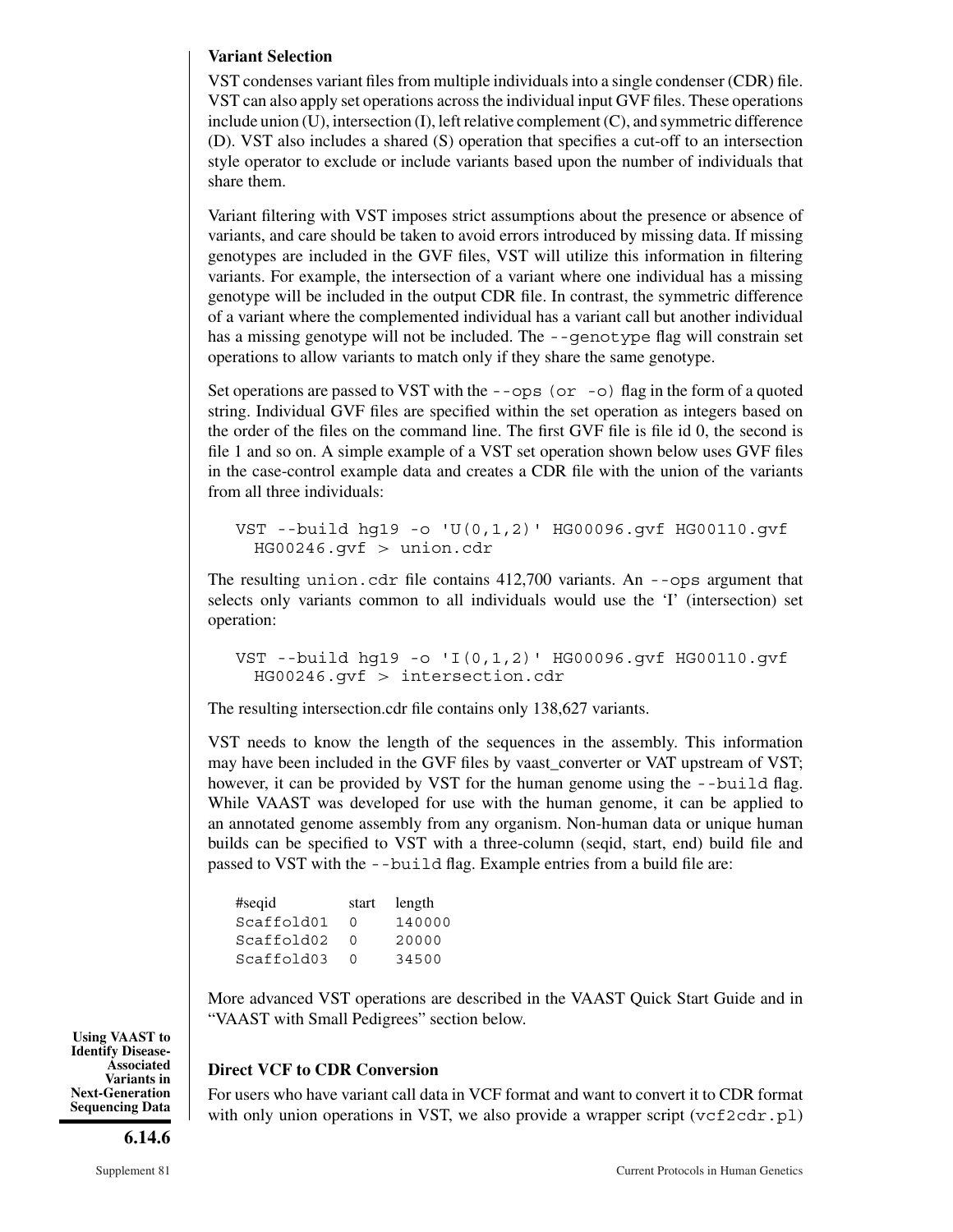that takes VCF file(s) as input, performs intermediate conversion steps (vaast\_converter, VAT and VST), and produces CDR file(s) as the end output. This script requires four input files: (1) the VCF file(s), specified by the  $-\nu c f$  option; (2) the genome-sequence FASTA file, specified by the --fasta option; (3) the genome annotation GFF3 file, specified by  $-\text{gff3}$  option; and (4) a three-column (individual ID, cohort name, and sex), tab-delimited "info" file describing which individuals to include in each output CDR file, specified by  $-\sin f \circ \phi$  option. The individual IDs in this file should match the IDs specified in the VCF file. An example is:

INDI1 cohort1 male INDI2 cohort2 male INDI3 cohort1 female

This info file instructs the script to create two CDR files: cohort1.cdr and cohort2.cdr. The former contains two genomes: "INDI1" and "INDI3"; the latter contains one genome: "INDI2".

An example command line is:

VAAST/bin/vaast\_tools/vcf2cdr.pl --vcf vcf2cdr\_test.vcf --output test --build hg19 --fasta hg19\_chr16.fa --gff3 refGene\_hg19.gff3 --info info.txt --cpus 3

In this command, --output specifies the output folder name; --build specifies the genome build, which can be either hg18 or hg19; --cpus parallelize the VAT and VST steps using three CPUs. After the execution, the final output can be found in the folder named "test-step4, which contains one CDR file for each cohort.

### **OBTAINING AND INSTALLING VAAST**

VAAST is free for academic research use (commercial licenses are also available). The software can be downloaded from the VAAST Web site: *http://www.yandelllab.org/software/vaast.html*.

After obtaining the VAAST tarball (VAAST\_Code\_Current.tar.gz), the program can be installed in a basic development environment (Linux or OS X) with the following command lines:

perl Build.PL sudo ./Build installdeps ./Build test ./Build install

Additional information can be found in the included INSTALL document. Tutorials and examples are located in the docs directory of the VAAST package. These documents are also available for download on the VAAST Web site. For example, the VAAST Quick Start Guide provides several detailed examples using data included in the software distribution. The VAAST User's Guide provides detailed documentation for all software in the VAAST package, including a description of file formats, command-line options, and error codes. The VAAST users mailing list provides a dedicated forum for addressing problems or questions that are not covered in the documentation. It is linked from the VAAST home page above or can be accessed with the following URL: *http://yandelllab.org/mailman/listinfo/vaast-user\_yandell-lab.org.*

*SUPPORT PROTOCOL*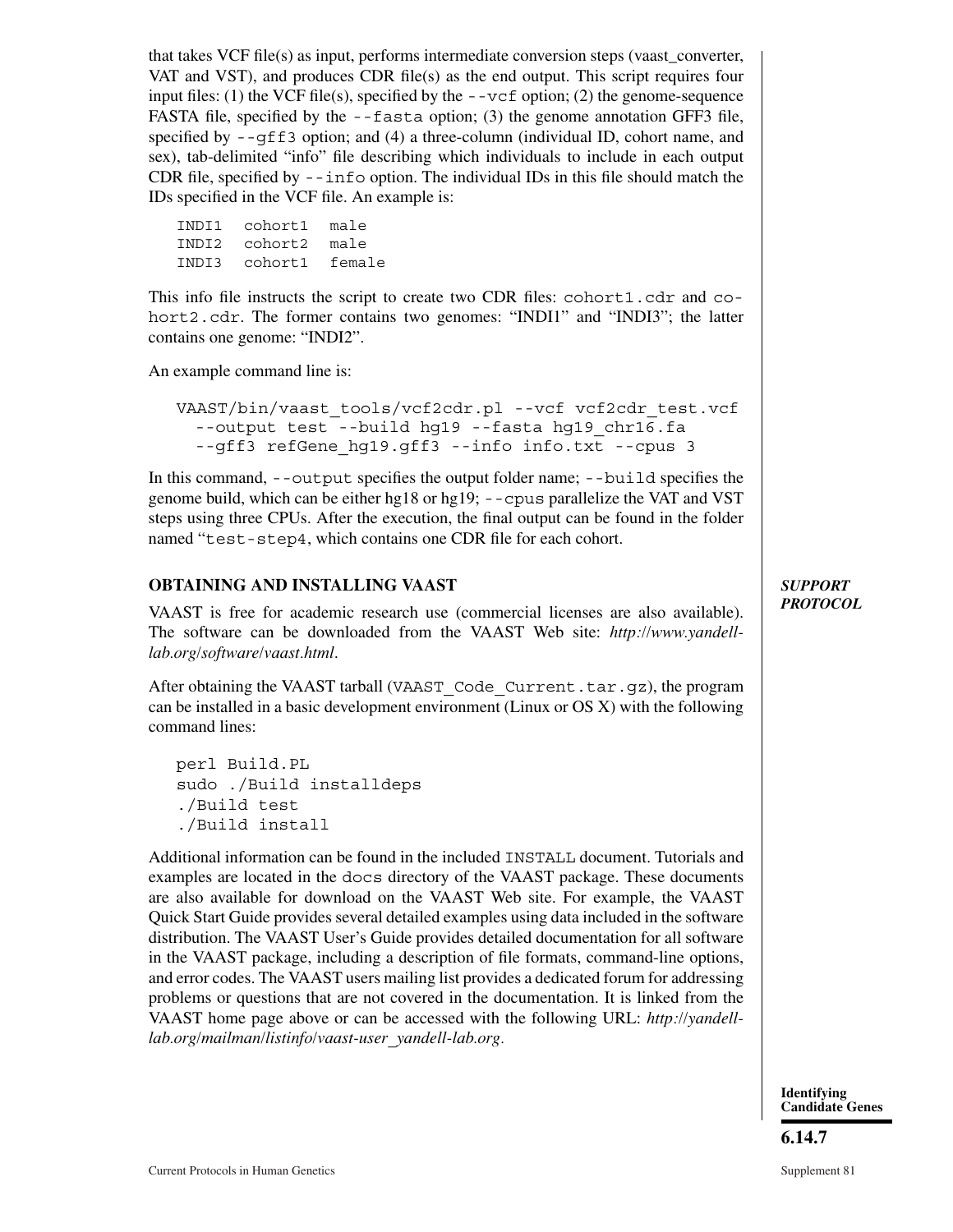#### **USING VAAST WITH CASE-CONTROL DATA**

The case-control test dataset used in the examples below consists of exome data from 266 individuals of Northern European ancestry from the 1000 Genomes Project, with 10 cases (target) and 256 controls (background) (Abecasis et al., 2012). Two known diseasecausing variants associated with frontotemporal lobar degeneration have been "doped" (Online Mendelian Inheritance in Man, OMIM, 2013) into the cases as heterozygous variants (rs63750653 and rs63750944). Each of the 10 individuals in the cases has one of two damaging variants. Both variants cause missense variants in the gene *CHMP2B*. The distributed test dataset is in GVF format and available for download at *http://www.yandelllab.org/software/VAAST/data/hg19/CurrentProtocols*.

The first step in this example is variant annotation requiring a feature file (GFF3) and a reference FASTA sequence. In this protocol we are using a GFF3 (ref-Gene hq19 chr3.qff3) generated from the refGene table (Karolchik et al., 2004) and a FASTA file of the hg19 genome assembly (ucsc.hg19.fasta) (Lander et al., 2001). Both files contain data for human chromosome 3. Below is an example command line for annotating a single GVF file from the example data:

```
VAT -f refGene hq19 chr3.qff3 -a ucsc.hq19.chr3.fasta
 HG00096.gvf > HG00096.vat.gvf
```
The annotated GVF files are next condensed into a CDR file. This is achieved using VST as demonstrated in the 'Variant Selection' section above. Here we take the union of the 10 affected individuals (i.e., all variants from all individuals):

```
VST --build hg19 -o 'U(0..9)' *.vat.gvf >
 10cases union.cdr
```
The VAAST search tool uses the CDR files generated in the prior step. Below is a basic VAAST command line that specifies the output file  $(-\infty)$ , the scoring method  $(-\infty)$ lrt), and the number of permutations (--gp 1e7). By default, VAAST will report its progress to the terminal (STDERR). Temporary files will be written while VAAST is running that allow VAAST to restart if interrupted (using the --restart option). When VAAST successfully completes a run, temporary files are removed and two reports are generated. These two output files have the file extensions .simple and .vaast. The inputs to this command line are the reference gff3, the background CDR and the target CDR:

```
VAAST -m lrt --gp 1e7 -o 10cases output
 refGene_hg19_chr3.gff3 1KG_chr3_Background.cdr
 10cases union.cdr
```
The first five lines of the resulting 10 cases output.simple file are below:

| RANK           | Gene             |        | p-value p-value-ci | Score  |
|----------------|------------------|--------|--------------------|--------|
| $\mathbf{L}$   | CHMP2B           | 0.0001 | 2.43e-18,0.000369  | 68.595 |
| $2^{1}$        | GTF2E1           | 0.0011 | 0.00048,0.00184    | 14.364 |
| $\mathcal{R}$  | <b>EHHADH</b>    | 0.0039 | 0.00269,0.00522    | 8.87   |
| $\overline{4}$ | DBR <sub>1</sub> | 0.0102 | 0.00768,0.0128     | 4.885  |

The six columns for the .simple report are: rank, gene, *p*-value, confidence interval, gene score, and a variant info field. Only the first five columns are shown here for illustration purposes. For more information about the .simple report, see the "Interpreting Results" section, below. *CHMP2B* is the top ranking feature in the 10cases output.simple output above. The confidence interval for *CHMP2B* ranges from  $2.4 \times 10^{-18}$  to 0.000369, indicating that further permutation is

**Using VAAST to Identify Disease-Associated Variants in Next-Generation Sequencing Data**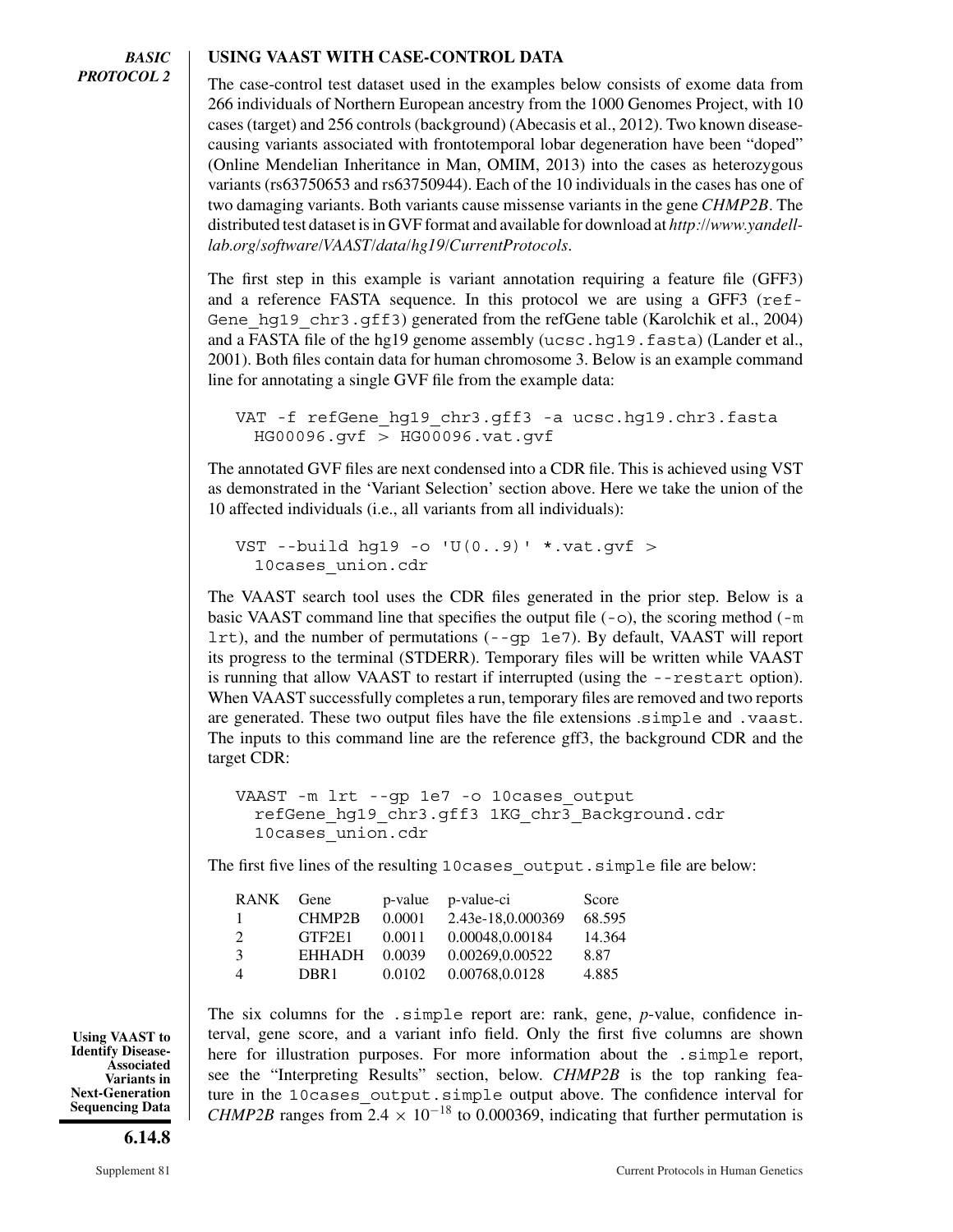necessary to accurately estimate the *p*-value. However, the confidence intervals do not overlap between the first and second ranking gene, indicating that the rank order is stable and is not likely to change with additional permutation (see the "Specifying the number of permutations" section below).

### **USING VAAST WITH PEDIGREES**

VAAST provides a number of ways to explore genomic datasets from families and related individuals. We have greatly expanded this support with the addition of pVAAST, which applies probabilistic inheritance models and supports large pedigrees for both rare Mendelian and common, complex diseases (Hu et al., submitted). However, when the family size is small and complete penetrance within the pedigree can be safely assumed, VST or the VAAST --trio option can be used to filter variants that do not match the inheritance model. See Figure 6.14.3 for common VST set operations used in trio and quartet analyses. Three examples are included with this protocol, with recessive, dominant, and de novo mutation inheritance patterns; these files can be found at *http://www.yandell-lab.org/software/VAAST/data/hg19/CurrentProtocols*. For each example, a damaging variant in the *CHMPB2* gene has been doped according to the inheritance pattern. Each example is based on a sample trio dataset consisting of three individuals from the 1000 Genomes Project (Abecasis et al., 2012): two parents, NA12891 and NA12892, and their daughter, NA12878. The example data are organized as CDR files rather than the GVFs specified for the case-control analysis above. For the recessive example, two CDR files are provided, one for the parents and one for the affected offspring.

#### *Recessive inheritance and the* **--trio** *option*

The  $-\text{trio}$  ( $-\text{t}$ ) option is an alternative to VST filtering that is specifically designed for recessive diseases in trios with unaffected parents and an affected offspring. This option filters variants that are found in the affected children's genomes but not found in their parents (and thus should not be used when attempting to find de novo mutations). In addition, when complete penetrance is specified  $(-pnt)$ , the  $-$ -trio option will filter out all variants for which the parents are homozygous or compound heterozygous



**Figure 6.14.3** Example of VST set operations for small pedigrees. F,M,C represent father, mother, and child respectively.

**Identifying Candidate Genes**

*BASIC PROTOCOL 3*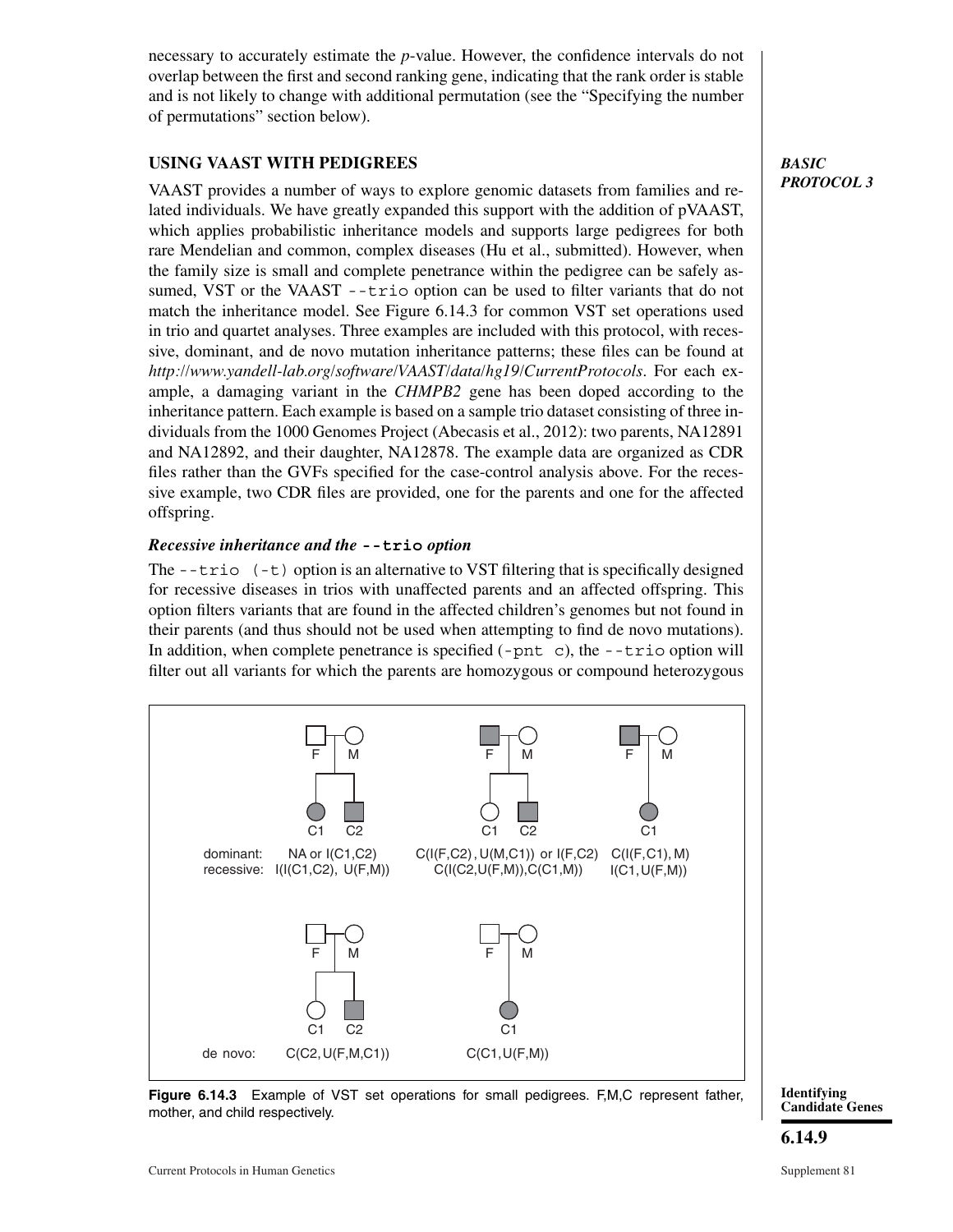under a recessive model. Below is an example of a complete VAAST command line using the trio option:

```
-
/projects/VAAST/bin/VAAST -m lrt -iht r -pnt c --trio
 Parents Rec.chr3.cdr -o Trio Rec -d 1e6 -p 40
 refGene_hg19_chr3.gff3 1KG_chr3_Background.cdr
 Child_Rec_Chr3.cdr
```
The first five lines of the resulting Trio\_Rec.simple file are below:

| <b>RANK</b>    | Gene             | p-value  | p-value-ci      | Score  |
|----------------|------------------|----------|-----------------|--------|
| 1              | CHMP2B           | 3.89E-03 | 0.00389,0.00389 | 23.745 |
| 2              | FGD5             | 0.0465   | 0.0315,0.0632   | 6.269  |
| $\mathcal{E}$  | POLO             | 0.0536   | 0.0374,0.0715   | 4.644  |
| $\overline{4}$ | BCL <sub>6</sub> |          | 1.1             |        |

In this example, *CHMP2B* is the highest-ranking gene on chromosome 3, with a *p*-value that is an order of magnitude less than that of the second-highest ranking gene.

#### *Small pedigree and dominant inheritance*

The dominant trio example represents a scenario in which the offspring and one parent one parents are affected. The example CDR file was filtered with VST using the following command line:

VAAST/bin/VST -o 'C(I(0,1),2)' NA12878.vat.gvf NA12891.vat.gvf NA12892.vat.gvf > trio\_dom.cdr

The resulting  $Tri\circ IntComp.cdr$  file contains only those variants that are absent in the unaffected parent and shared between the affected parent and offspring:

```
-
/projects/VAAST/bin/VAAST -m lrt -iht d -o Trio_Dom -d
 1e6 -p 40 refGene_hg19_chr3.gff3
 1KG chr3 Background.cdr trio dom chr3.cdr
```
Output from the Trio\_Dom.simple file is below:

|              |           | Score                                                                                                                                                                        |
|--------------|-----------|------------------------------------------------------------------------------------------------------------------------------------------------------------------------------|
|              |           | 18.216                                                                                                                                                                       |
|              |           |                                                                                                                                                                              |
| DGKG -       |           |                                                                                                                                                                              |
| <b>EOMES</b> |           |                                                                                                                                                                              |
|              | RANK Gene | p-value p-value-ci<br>CHMP2B 3.12E-05 3.02e-05.3.39e-05<br>FAM43A 0.000106 7.96e-05,0.000135 15.388<br>0.000133 8.98e-05,0.000181 15.603<br>0.000152 0.000105,0.000205 9.859 |

Again, *CHMP2B* is the highest-ranking gene on chromosome 3, but in this case the confidence intervals and *p*-values for the top-scoring variants are somewhat close. When only a small family or a number of cases are available, VAAST will sometimes identify multiple genes with nearly equivalent statistical evidence. In these situations, the top-ranking genes can be further prioritized by combining the VAAST analysis with prior information about pathways or genes that have been associated with the disease. Tools such as Phenomizer (*http://compbio.charite.de/phenomizer/*) and the KEGG pathway database (*http://www.genome.jp/kegg/*) can be used to automate this process by creating a candidate list of genes potentially involved with the phenotype of interest.

#### *Small pedigree and de novo mutations*

The number of de novo mutation candidates in a parent-offspring trio depends heavily on the sequencing error rate. There are on average approximately 70 true positive new mutations in a genome relative to the parents, but the rate of Mendelian Inheritance Errors (MIEs) from NGS data can exceed the true de novo mutation rate by three orders

**Using VAAST to Identify Disease-Associated Variants in Next-Generation Sequencing Data**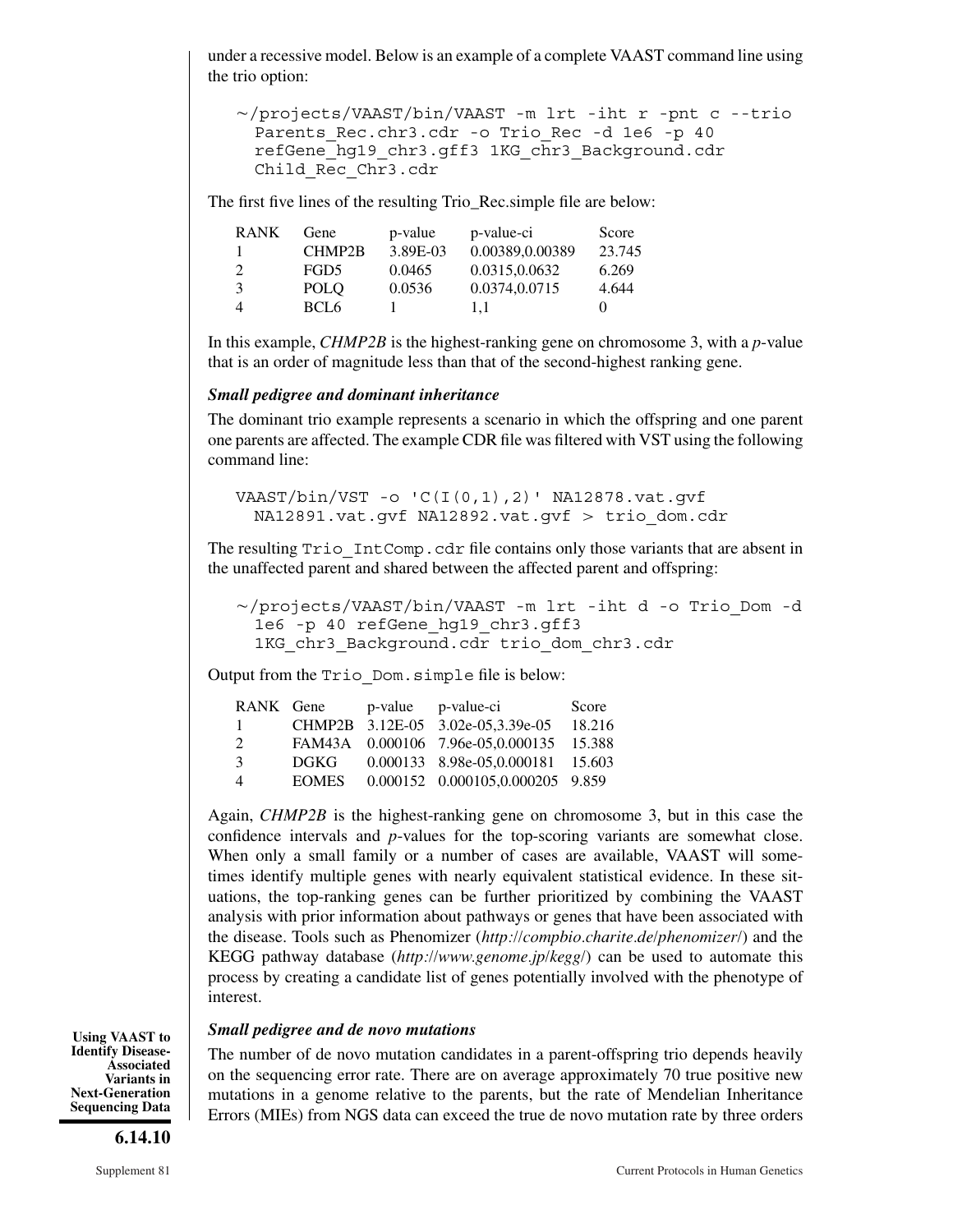of magnitude (Roach et al., 2010). Joint-calling (Li et al., 2009; McKenna et al., 2010; DePristo et al., 2011) can greatly reduce the rate of false-positive MIEs, but even with joint calling, the rate of MIEs typically greatly exceeds the true de novo mutation rate. VST can be used to identify MIEs that are consistent with the pattern of a de novo mutation. The example CDR was generated through the following VST command:

 $/VAAST/bin/VST$  --o  $(C(0,U(1,2))$  child.vat.qvf parent1.vat.gvf parent.vat.gvf > trio\_denovo.cdr

This VST command limits the variants in the CDR file to only those that are unique to the child relative to the parents by taking the complement of the child versus the union of the parents. The corresponding VAAST run is as follows:

```
VAAST -m lrt -iht d -pnt c -o Trio_Denovo -d 1e6 -p 40
 refGene_hg19_chr3.gff3 1KG_chr3_Background.cdr
 Trio_Denovo_CI_chr3.cdr
```
Combining the complete penetrance flag with the dominant inheritance model flag will exclude any variant present in the background. This is an appropriate filter for most scenarios, but may be too stringent for very large background files or for variants with incomplete penetrance. The first five lines of the Trio\_Denovo.simple file are below:

| <b>RANK</b>    | Gene               | p-value | p-value-ci      | Score |
|----------------|--------------------|---------|-----------------|-------|
|                | CHMP2B             | 0.00389 | 0.00389,0.00389 | 9.267 |
|                | DVL3               | 0.00797 | 0.00687,0.00915 | 10.85 |
| 3              | BCL6               |         | I.I             |       |
| $\overline{4}$ | CCDC <sub>71</sub> |         | l.l             |       |

Once more, *CHMP2B* is the highest-ranking gene on chromosome 3, and only one other gene is scored on the chromosome. This is a typical result for a parent-offspring trio with joint-calling and missing genotype information, especially when looking at only a single chromosome.

### *VST and VAAST with large pedigrees*

VST and VAAST can also be used to analyze large pedigrees. VST can identify the intersection of affected individuals while subtracting the variants found in unaffected relatives. The resulting CDR file can then be analyzed in VAAST. This procedure can greatly reduce the number of candidate variants but is *not* robust to genotyping errors and requires perfect adherence to the specified inheritance pattern. For these reasons, we recommend pVAAST (Basic Protocol 4) for all large pedigrees.

### **USING pVAAST WITH PEDIGREE DATA**

pVAAST supports a wide range of familial sequencing studies, from monogenic, Mendelian diseases in a single small family to highly polygenic, common diseases involving hundreds of large families. pVAAST retains all the functionality of VAAST, but in addition integrates linkage LOD scores into the CLRT framework of VAAST. pVAAST calculates statistical significance using a combination of permutation and gene-drop simulation (Hu et al., 2014) to account for both the family structure and the observed pattern of variation in cases and controls.

#### **Basic Analysis**

In addition to the input files used by VAAST, pVAAST requires a single control file and a pedigree file for each family. The pedigree structure is represented in PED format (Purcell et al., 2007). The individual ID in the PED file must match the ## FILE-INDEX ID for the same individual in the corresponding CDR file, which by default is the GVF file *BASIC PROTOCOL 4*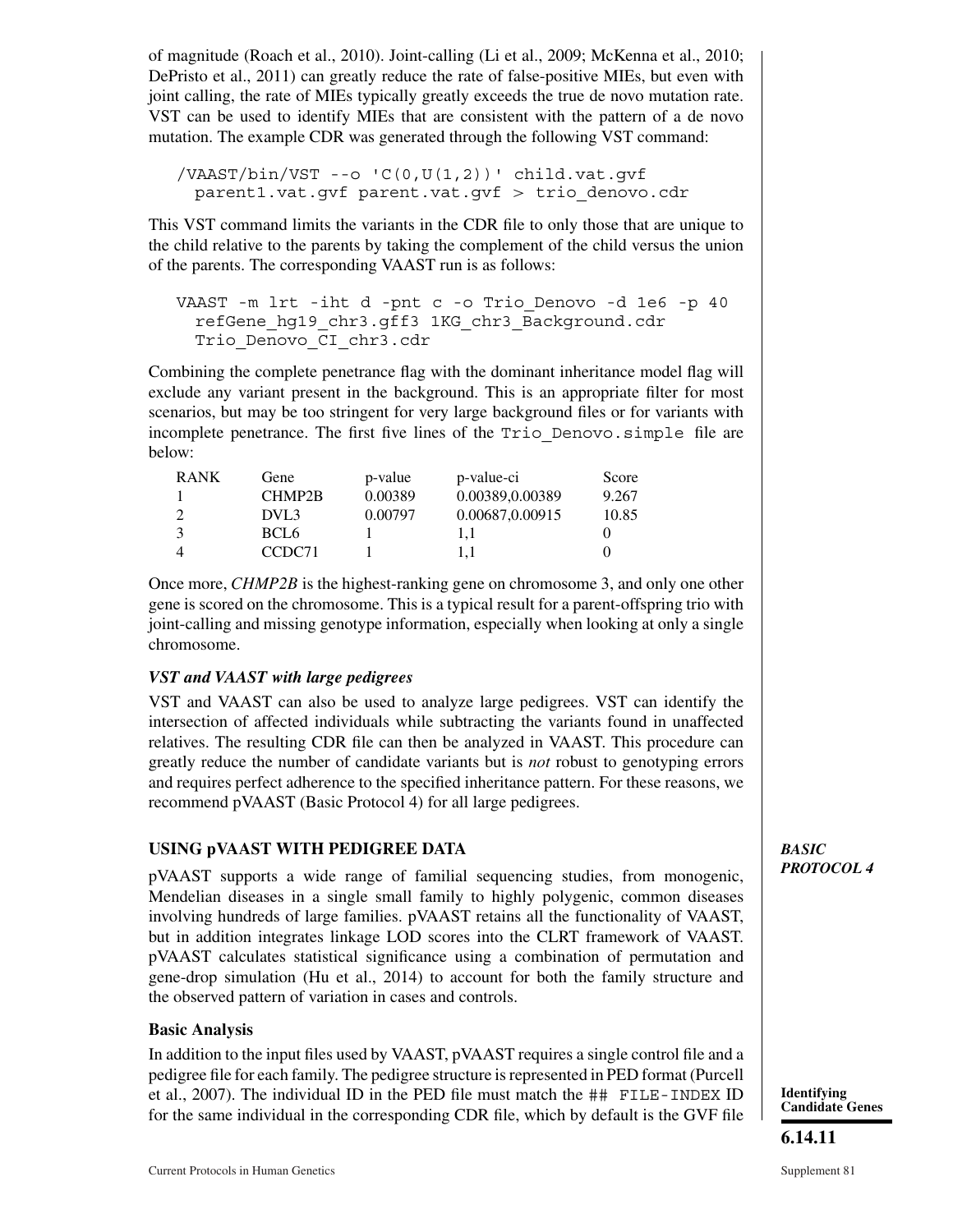name used by VST. All pedigree-related files and pVAAST parameters are specified in the control file. Control file templates are located in the data/pvaast/ directory of the VAAST installation. The basic parameters are described below.

#### *pVAAST control file arguments*

input ped cdr files : This argument specifies the input PED and CDR file pairs for each pedigree, separated by white space.

pedigree representatives: This option designates an affected individual (by ID) to represent each pedigree in the case-control analysis. If more than one family is present, then the IDs are separated by white space. The designated individual must have the disease-causal variant; otherwise pVAAST will not score the causal mutation (see below).

unknown representatives: In most scenarios, preselecting a pedigree representative from each family increases power by reducing the number of variants that are tested in each family. However, in some scenarios, such as a single large family with a complex genetic disease, the preferred option may be for pVAAST to score all variants in every pedigree member before selecting the highest scoring variant in each pedigree. This is done by setting the unknown representatives option to "yes."

max prevalence filter: An upper threshold for the disease prevalence in the general population. pVAAST performs a grid search over a wide range of MAF and penetrance parameters to maximize the LOD score at each variant site. This option modifies the search space to eliminate parameters that are implausible given the disease prevalence. Note that this option only affects the LOD score calculation, and it acts independently of the --rate option, which affects the CLRT score calculation. As a result, users need to set these two parameters separately.

additional\_cases: In addition to pedigrees, pVAAST can also incorporate unrelated cases as part of the case-control portion of the analysis. The unrelated cases should be merged into a single CDR file with the VST union operation, and the file name should be provided here (rather than the CDR files provided in input\_ped\_cdr\_files option).

inheritance model: This option should be set to either "dominant" or "recessive."

For example, to identify a disease gene in two pedigrees that fit a recessive pattern of inheritance, the control template file from the VAAST repository could be copied to a local file recessive test.ctl, and then modified to include the following options:

```
input ped cdr files: recessive1.ped recessive1.cdr
 recessive2.ped recessive2.cdr
pedigree representatives: A02 1 B02 1
unknown_representatives: no
inheritance_model: recessive
```
The remaining options may be left unchanged. Here A02\_1 and B02\_2 are two affected and sequenced individuals from the two pedigrees: recesive1 and recessive2. The pVAAST command line would be:

```
VAAST -m pvaast -o recessive_test -d 1e5 -p 20
 -pv control recessive test.ctl -k refGene hg19.gff3
 background.cdr
```
**Using VAAST to Identify Disease-Associated Variants in Next-Generation Sequencing Data**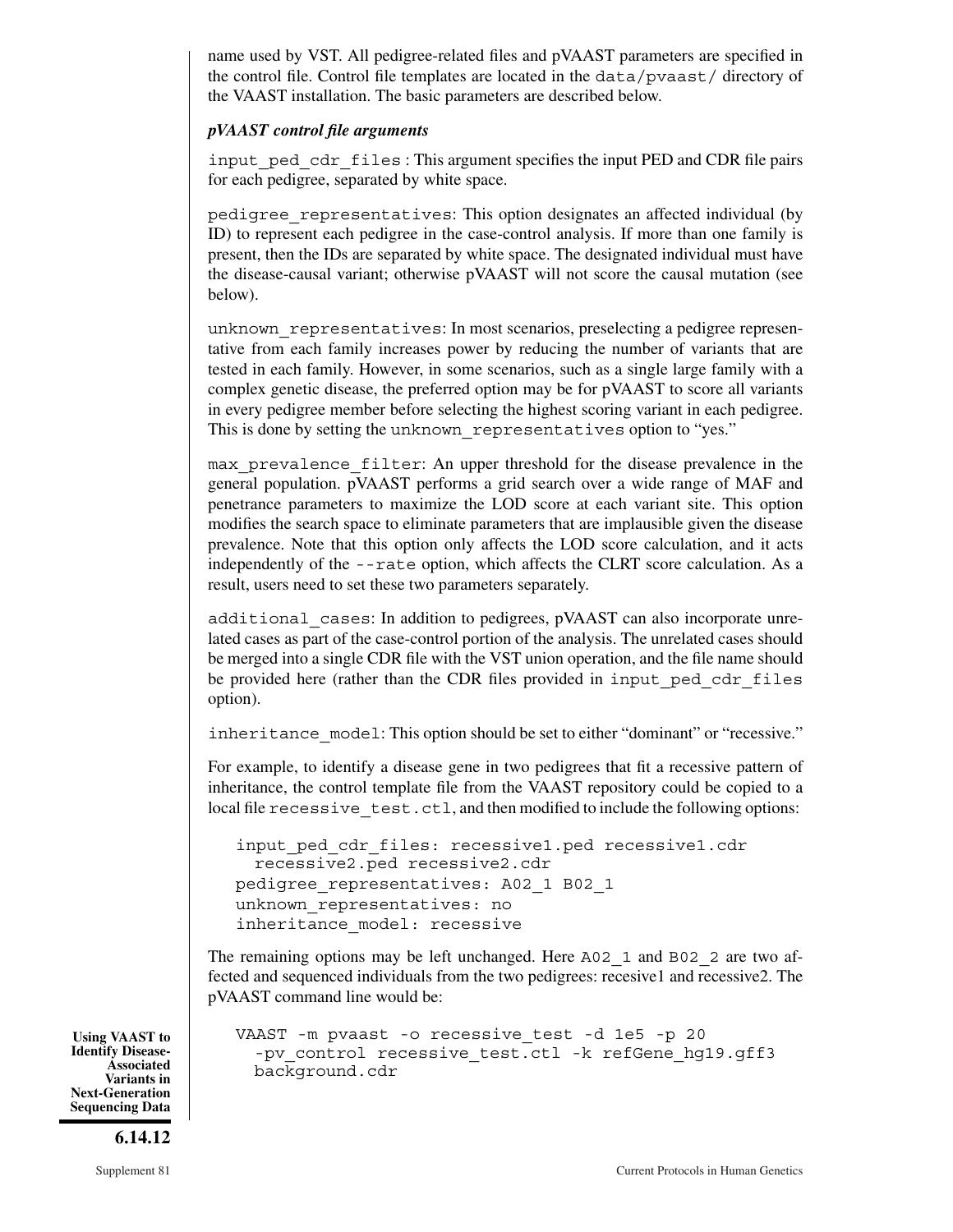Note that the command parameters of pVAAST are almost identical to VAAST except for  $(1)$  -m pvaast option, which indicates the pVAAST algorithm should be used;  $(2)$  $-$ -pv control option, which provides the path to the control file; and (3) the target CDR file(s) are specified in the control file rather than the command line.

simulate qenotyping error: Mendelian inheritance errors in the pedigree result from either de novo mutation or genotyping errors. To account for these errors, set the genotyping error rate and simulate genotype error to "yes." If de novo mutations are of interest, no additional parameters need to be activated. The genotyping\_error\_rate can be estimated from the sequence data as long as at least one offspring and both parents are sequenced from a parent-offspring trio using the estimate genotype error rate.pl script, which requires the pv\_control file and the background CDR:

estimate genotype error rate.pl recessive test.ctl background.cdr

penetrance\_lower\_bound and penetrance\_upper\_bound: To restrict the analysis to a certain range of penetrance levels, penetrance boundaries can be specified.

lod score filter: Specifying "yes" will force pVAAST to evaluate only variants with positive LOD scores, i.e., variants with at least some evidence for genetic linkage.

inheritance error filter: Specifying "yes" will eliminate variant sites containing Mendelian inheritance errors. This will produce a cleaner result when genotyping error is frequent, but will also increase the number of false negatives, in particular with de novo mutations.

### **pVAAST Results and Output**

Figure 6.14.4 shows the .vaast output for pVAAST, which is very similar to a regular VAAST output but reports additional linkage information in the pedigree. The following items are added or revised in a pVAAST .vaast output.

### *Score and p-values*

Similar to VAAST, pVAAST reports SCORE and genome\_permutation\_p for each gene. However, the score here is the  $CLRT_p$  value for the gene, which is the sum of the CLRT score from VAAST plus  $2\ln(10) \times$  LOD. Correspondingly, genome\_permutation\_p reports the significance of the CLRT*<sup>p</sup>* statistics for the current gene.

### *LOD scores*

The LOD SCORE item will only be seen in a pVAAST report. The traditional LOD score is the odds of the alternative hypothesis that the variant and the disease are linked versus the null model that the variant and disease are unlinked, on a log 10 scale. For example, a LOD score of 3 indicates 1000-to-1 odds in favor of linkage. The pVAAST LOD score has a similar but not identical scale to a traditional two-point parametric LOD score. In the same line, separated by comma, is the *p*-value for the reported LOD score. This is the one-tail probability of observing the reported LOD score (or higher) when there is no linkage between any variant in this gene and the disease-causing mutation. This measures the significance of the LOD score. In contrast, the overall *p*-value measures the significance of the combined VAAST score and LOD score.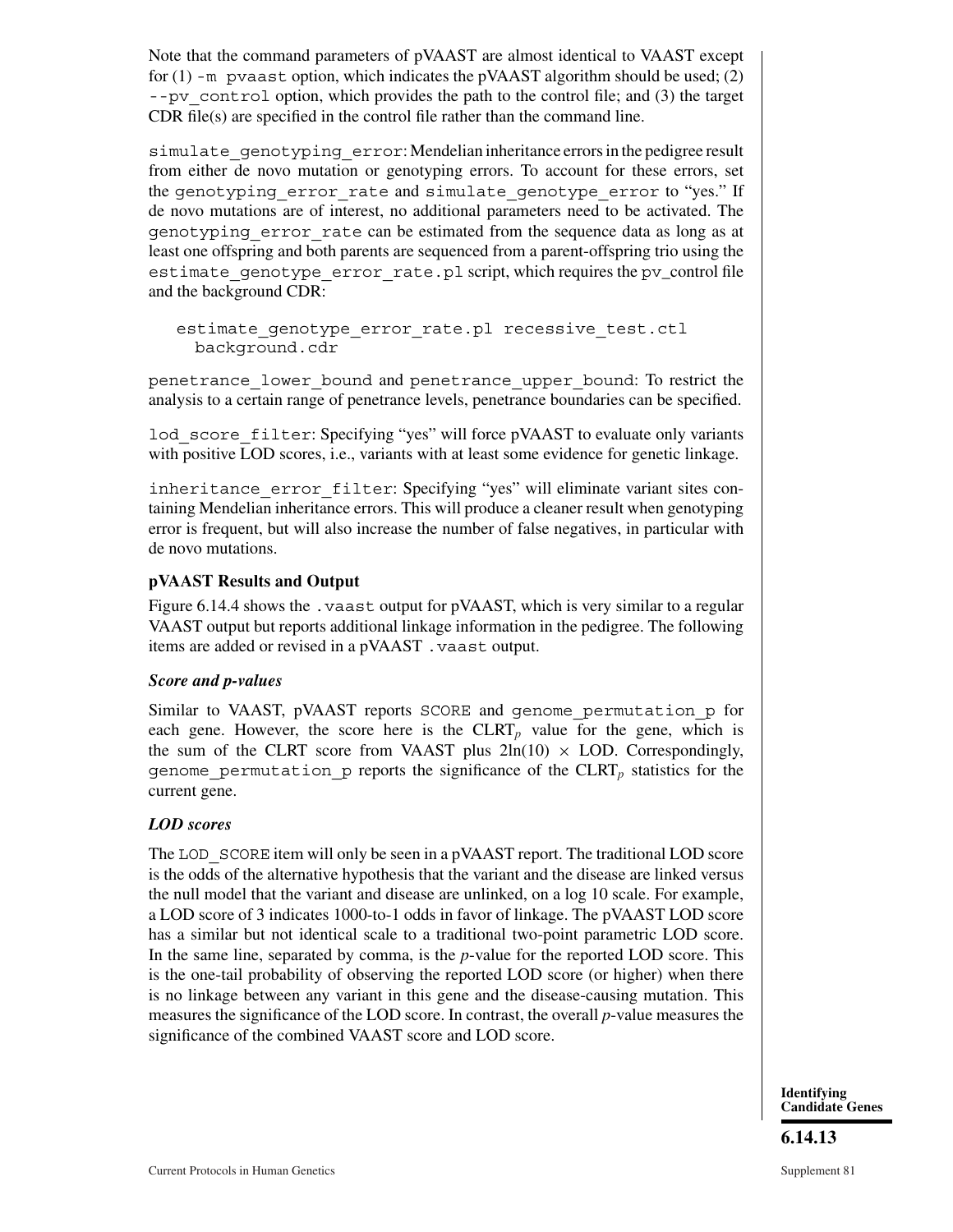

### **6.14.14**



pVAAST reports the variant LOD score for each family in parentheses after the variant VAAST score. The format of the LOD score report is: the 0-based pedigree IDs, a pipe sign(|), and then the LOD score. If more than one LOD score value exists, they are separated by semicolons. (2) In the target variant lines, the numerical individual IDs before the genotypes are cumulative. For example, if there are two families and the first family pVAAST report for the DHODH gene. The report is identical to a regular VAAST report except that: (1) In the target variant lines, **Figure 6.14.4** pVAAST report for the DHODH gene. The report is identical to a regular VAAST report except that: (1) In the target variant lines, pVAAST reports the variant LOD score for each family in parentheses after the variant VAAST score. The format of the LOD score report is: the 0-based pedigree IDs, a pipe sign(), and then the LOD score. If more than one LOD score value exists, they are separated by semicolons. (2) In the target variant lines, the numerical individual IDs before the genotypes are cumulative. For example, if there are two families and the first family has three sequenced individuals (0,1, and 2), then the numerical IDs of the second family start from 3. (3) A new line LOD SCORE is added, which has three sequenced individuals (0,1, and 2), then the numerical IDs of the second family start from 3. (3) A new line LOD\_SCORE is added, which contains the gene LOD score and its statistical significance, separated by commas contains the gene LOD score and its statistical significance, separated by commas.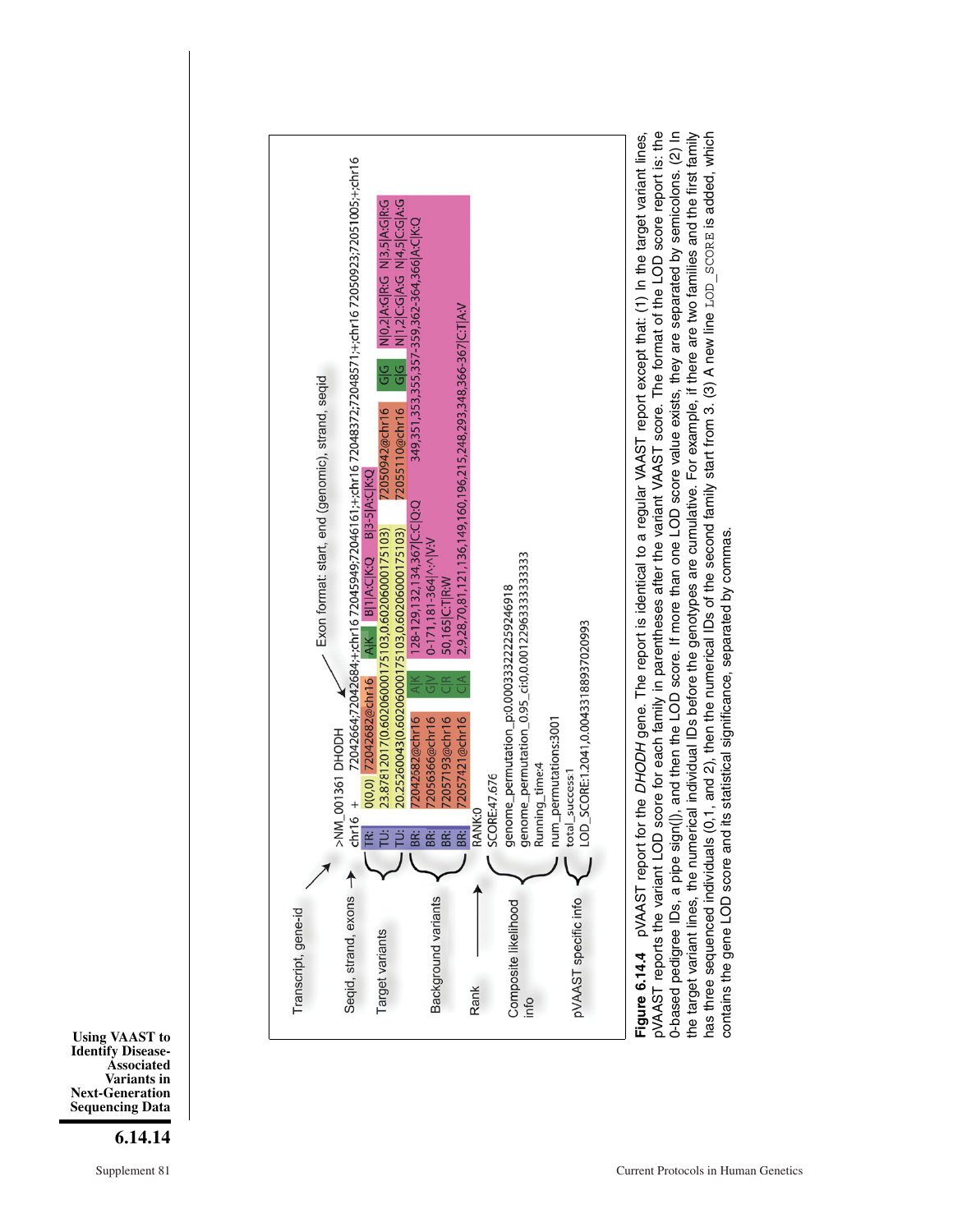### **pVAAST Simple Output**

Like VAAST, pVAAST outputs a . simple file to provide a concise summary of the results. Below is an example of the first five lines and six columns of a pVAAST.  $\sinh$ file:

| <b>RANK</b>    | Gene         | p-value  | p-value-ci       | Score        | LOD.  |
|----------------|--------------|----------|------------------|--------------|-------|
| $\mathbf{L}$   | <i>DHODH</i> | 0.000333 | 0.0.00123        | 47.676 1.204 |       |
| $\mathcal{L}$  | CNTNAP4      | 0.000666 | 8.44e-06,0.00186 | 13.354 0     |       |
| $\mathcal{R}$  | <i>ZFHX3</i> | 0.001    | 8.07e-05.0.00241 | 16.118       | - ( ) |
| $\overline{4}$ | <i>SBK1</i>  | 0.002    | 0.000541,0.00389 | 16.461       | 0.602 |

From left to right, the columns represent: rank, gene name, *p*-value of the gene, confidence interval of the  $p$ -value,  $CLRT_p$  score, LOD score, and variant information (the variant column here is removed for illustration purposes). In this result, *DHODH* is ranked as the first genome-wide with a LOD score of 1.204 (sum of LOD scores from the two families). Within each family, two compound heterozygous variants are found in affected individuals, consistent with a recessive inheritance pattern.

### **ACCESSING VAAST THROUGH OPAL**

In addition to the stand-alone VAAST software package, we have implemented relevant clinical workflows using VAAST in a rich genome interpretation and reporting platform called Omicia Opal (*http://app.omicia.com*). Omicia Opal is a very user-friendly Web-accessible, software-as-a-service informatics platform that allows researchers to collaboratively analyze genomes by prioritizing disease-causing variants and genes, reducing the noise and distilling data to clinically relevant findings. It has pre-loaded a comprehensive set of clinical variant databases and the most popular interpretation algorithms to provide a comprehensive but easy to use environment for the clinical researcher. The details of Opal have been described elsewhere (Coonrod et al., 2013). Part of the workflows implemented in Opal is a VAAST-based workflow for family analyses that implement VAAST small-pedigree analyses for trios and quartets.

VAAST is seamlessly integrated with Opal via an easy-to-use graphical user interface that makes this powerful algorithm accessible to a wide range of clinical users without the overhead of the infrastructure and staff necessary to manage large computationally intensive environments. Opal embeds VAAST results within a comprehensive interpretation environment wherein candidate genes and variants are presented in the context of numerous additional analyses and linked to a rich set of genome and clinical annotations from well-established pathogenic variant databases.

Figure 6.14.5A shows the graphical interface for a family analysis where the user only has to selected the genomes for analyses and specific a background file provided by Opal. The variant files are previously uploaded, validated, and annotated after the user has created an account at Opal. Opal allows for lots of interactive data manipulation and pre-processing steps for VAAST. In addition, VAAST results for a genome under analysis (example Fig. 6.14.5.B) are presented in a rich reporting format and directly integrated with live clinical database links for clinical validation and analysis. The Opal system also provides a powerful reporting infrastructure to be used in clinical laboratories and hospital. Details on the Opal system can be found at *http://www.omicia.com/what.html*.

The VAAST implementation in Opal allows easy access for any clinical research group, where workflows have been pre-validated and tested for accuracy estimates.

### *ALTERNATE PROTOCOL*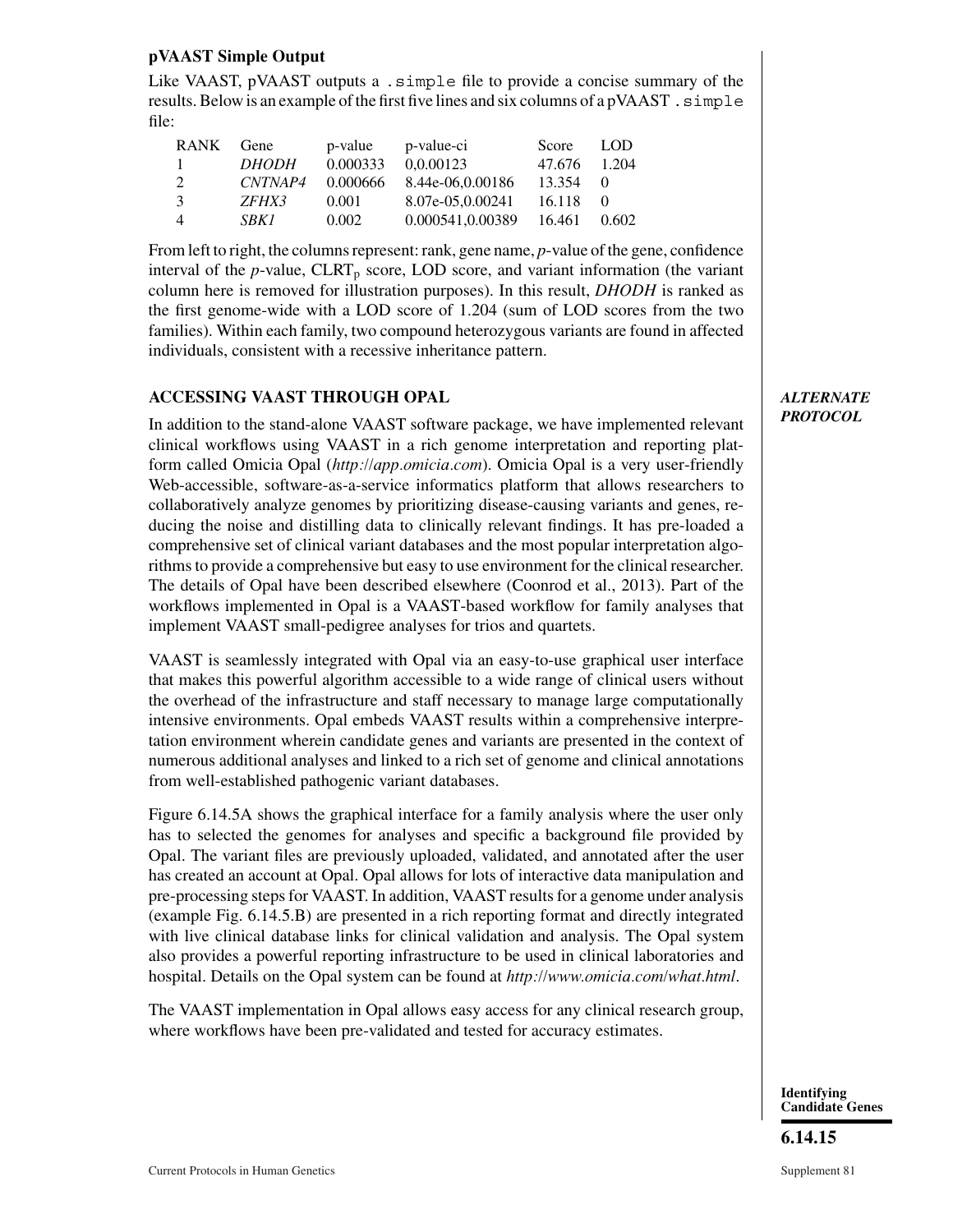|                          | Omicia Opal 1.11.0                                                                                                                                                     |                                  | Home Upload Projects                                                                                                                            |                     | <b>App Store Settings</b> |                                       |                                                                      |                                                         |                 |                  | demo@omicia.com | Report Bug Help   | Logout               |
|--------------------------|------------------------------------------------------------------------------------------------------------------------------------------------------------------------|----------------------------------|-------------------------------------------------------------------------------------------------------------------------------------------------|---------------------|---------------------------|---------------------------------------|----------------------------------------------------------------------|---------------------------------------------------------|-----------------|------------------|-----------------|-------------------|----------------------|
|                          |                                                                                                                                                                        |                                  | <b>VAAST Trio Analysis</b>                                                                                                                      |                     |                           |                                       |                                                                      |                                                         |                 |                  |                 |                   |                      |
|                          |                                                                                                                                                                        |                                  | Project: FAM CG CEPH Quad Miller                                                                                                                |                     | $\div$                    |                                       |                                                                      | Background: Select a Background :                       |                 |                  |                 |                   |                      |
|                          |                                                                                                                                                                        |                                  | <b>Project Genomes:</b>                                                                                                                         |                     |                           |                                       |                                                                      | <b>Report Genomes:</b><br>affected child (201424)       |                 |                  |                 |                   |                      |
|                          |                                                                                                                                                                        |                                  | Affected Daughter NA12879 (201424)<br>Affected Son NA12882 (201423)<br>Unaffected father NA12877 (201426)<br>Unaffected mother NA12878 (201425) |                     |                           | affected child<br>unaffected father   |                                                                      | unaffected mother(201425)<br>unaffected father (201426) |                 |                  |                 |                   |                      |
|                          |                                                                                                                                                                        |                                  |                                                                                                                                                 |                     |                           | unaffected mother<br>clear selections |                                                                      |                                                         |                 |                  |                 |                   |                      |
|                          |                                                                                                                                                                        |                                  |                                                                                                                                                 |                     |                           |                                       |                                                                      |                                                         |                 | Run              |                 |                   |                      |
|                          |                                                                                                                                                                        |                                  |                                                                                                                                                 |                     |                           |                                       | Only upgraded genomes are displayed above. Upgrade your genomes now. |                                                         |                 |                  |                 |                   |                      |
| R                        |                                                                                                                                                                        |                                  |                                                                                                                                                 |                     |                           |                                       |                                                                      |                                                         |                 |                  |                 |                   |                      |
|                          | X Omicia Opal 1.11.0                                                                                                                                                   |                                  | Home<br>Upload Projects                                                                                                                         |                     | App Store<br>Settings     |                                       |                                                                      |                                                         |                 |                  | demo@omicia.com | <b>Report Bug</b> | Help Logout          |
| <b>VAAST Trio Report</b> |                                                                                                                                                                        |                                  |                                                                                                                                                 |                     | Recessive                 | X-Linked                              | De Novo                                                              |                                                         |                 | Variant Miner    | VAAST Filter    | VAAST Viewer      | <b>Export Report</b> |
| VAAST Release: 1.0.4     | Proband: Affected Daughter NA12879<br>Unaffected Mother: Unaffected mother NA12878<br>Unaffected Father: Unaffected father NA12877<br>Background: 1000 Genomes Project |                                  |                                                                                                                                                 |                     |                           |                                       |                                                                      |                                                         |                 |                  |                 |                   |                      |
| Variant<br>Class         | Gene                                                                                                                                                                   | Position<br>dbSNP                | Change                                                                                                                                          | Proband<br>Zygosity | Father<br>Zygosity        | Mother<br>Zygosity                    | Effect                                                               | Global<br><b>MAF</b>                                    | Omicia<br>Score | VAAST<br>V-Score | G-Score         | VAAST Evidence    |                      |
| VUS (other)              | ENSG0000025<br>ENST00000539031                                                                                                                                         | chr19<br>42882830<br>rs117133731 | $A \rightarrow$<br>c.286_286delA<br>p.Ser96fs                                                                                                   | hom                 | het                       | het                                   | frameshift<br>deletion                                               | ٠                                                       | 0.143           | 30.06            | $30.06 -$       |                   |                      |
| Known<br>Pathogenic      | <b>DHODH</b><br>ENST00000219240                                                                                                                                        | chr16<br>72050942                | $G \rightarrow A, G$<br>c.454G>A<br>p.Gly152Arg                                                                                                 | het                 |                           | het                                   | non-synon                                                            |                                                         | 0.938           | 16.44            | $27.25$ and     | CV OMIM LSDB      |                      |
| Known<br>Pathogenic      | <b>DHODH</b><br>ENST00000219240                                                                                                                                        | chr16<br>72055110                | $G \rightarrow C$ , $G$<br>c.605G>C<br>p.Gly202Ala                                                                                              | het                 | het                       |                                       | non-synon                                                            |                                                         | 0.87            | 12.81            | $27.25$ all     | CV OMIM LSDB      |                      |
| VUS (dg)                 | TMC <sub>8</sub><br>ENS100000439484                                                                                                                                    | chr17<br>76131070<br>rs12452890  | $G \rightarrow A, G$<br>c.856G>A<br>p.Gly286Ser                                                                                                 | het                 | hom                       |                                       | non-synon                                                            | G:44%<br>A:56%                                          | 0.298           | 14.9             | 25.28 .         |                   |                      |
| VUS (dg)                 | <b>TMC8</b><br>ENST00000439484                                                                                                                                         | chr17<br>76130575<br>rs7208422   | $A \rightarrow A$ , T<br>c.666A > T<br>p.Gln222Hs                                                                                               | het                 | hom                       | ٠                                     | non-synon                                                            | A:46%<br>T:54%                                          | 0.299           | 12.39            | $25.28$ and     |                   |                      |
| VUS (other)              | SDF2L1<br>ENST00000248958                                                                                                                                              | chr22<br>21998280<br>rs73166641  | $G \rightarrow AA$<br>c.482G>A<br>p.Arg161His                                                                                                   | hom                 | het                       | het                                   | non-synon                                                            | G:99%<br>A:1%                                           | 0.935           | 16.84            | $16.84$ all     |                   |                      |
| VUS (other)              | ARID3B<br>ENST00000346246                                                                                                                                              | chr15<br>74883993                | $G \rightarrow A, G$<br>c.1258G>A<br>p.Ala420Thr                                                                                                | het                 | het                       |                                       | non-synon                                                            | G:100%<br>A:0%                                          | 0.09            | 8.14             | $14.32$ all     |                   |                      |
| VUS (other)              | ARID3B<br>ENST00000346246                                                                                                                                              | chr15<br>74884015                | $G \rightarrow A, G$<br>c.1280G>A<br>p.Arg427Gin                                                                                                | het                 | z                         | het                                   | non-synon                                                            | ۷                                                       | 0.83            | 7.91             | 14.32 all       |                   |                      |
|                          | WWC2<br>CN3700000500747                                                                                                                                                | chr4<br>184205430<br>rs45470696  | $C \rightarrow T.T$<br>C.1981C>T<br>p.Arg661Cys                                                                                                 | hom                 | het                       | het                                   | non-synon                                                            | C:100%<br>T:0%                                          | 0.881           | 12.63            | 12.63           |                   |                      |
| VUS (other)              | DNAH <sub>5</sub>                                                                                                                                                      | chr <sub>5</sub><br>13864742     | $G \rightarrow A$ , $G$<br>c.4360C>T<br>p.Arg1454*                                                                                              | het                 |                           | het                                   | stop gained                                                          |                                                         | 0.817           | 17.46            | $30.14$ $.1$    | HGMD              |                      |
| VUS (dg)                 | ENST00000265104                                                                                                                                                        |                                  |                                                                                                                                                 |                     |                           |                                       | non-synon                                                            | ä,                                                      | 0.875           | 13.63            | $30.14 -$       |                   |                      |
| VUS (dg)                 | DNAH <sub>5</sub><br>ENST00000265104                                                                                                                                   | chr5<br>13792155                 | $C \rightarrow C$ , T<br>c.8396G>A<br>p.Arg2799GIn                                                                                              | het                 | het                       |                                       |                                                                      |                                                         |                 |                  |                 |                   |                      |

**Figure 6.14.5** (**A**) Opal/VAAST: simplified Trip-Analysis workflow in Omicia Opal (http://app.omicia.com). (**B**) Opal/VAAST report for the DHODH gene. The VAAST report in Opal reports additional clinical annotations for each variant such as the American College of Medical Genetics–recommended variant pathogenicity annotation as recorded in ClinVAR, the MAF in the 1000 Genomes data, as well as clinical evidence as provided in OMIM, ClinVAR, HGMD, LSDB, and GWAS. It also displays the genotype for each individual in the study (for a trio: father, mother and affected child).

#### **COMMENTARY**

#### **Background Information**

Here we present detailed instructions on the use of VAAST in disease-gene discovery projects and Opal with VAAST for clinical reporting projects. For small studies involving publicly available controls and a few sequenced cases, VAAST serves as a highly sensitive variant classifier and gene-prioritization tool. For rare Mendelian diseases segregating in small pedigrees, VST can be used in conjunction with VAAST to identify variants that are likely to be damaging and that are consistent with the expected inheritance pattern. For large studies with matched cases and controls, VAAST performs robust, genome-wide rare variant association analysis that directly incorporates calibrated variant classification scores based on phylogenetic conservation and AAS information. pVAAST implements a highly flexible approach for pedigree analysis that supports a broad range of study designs from monogenic, Mendelian diseases in a

**Using VAAST to Identify Disease-Associated Variants in Next-Generation Sequencing Data**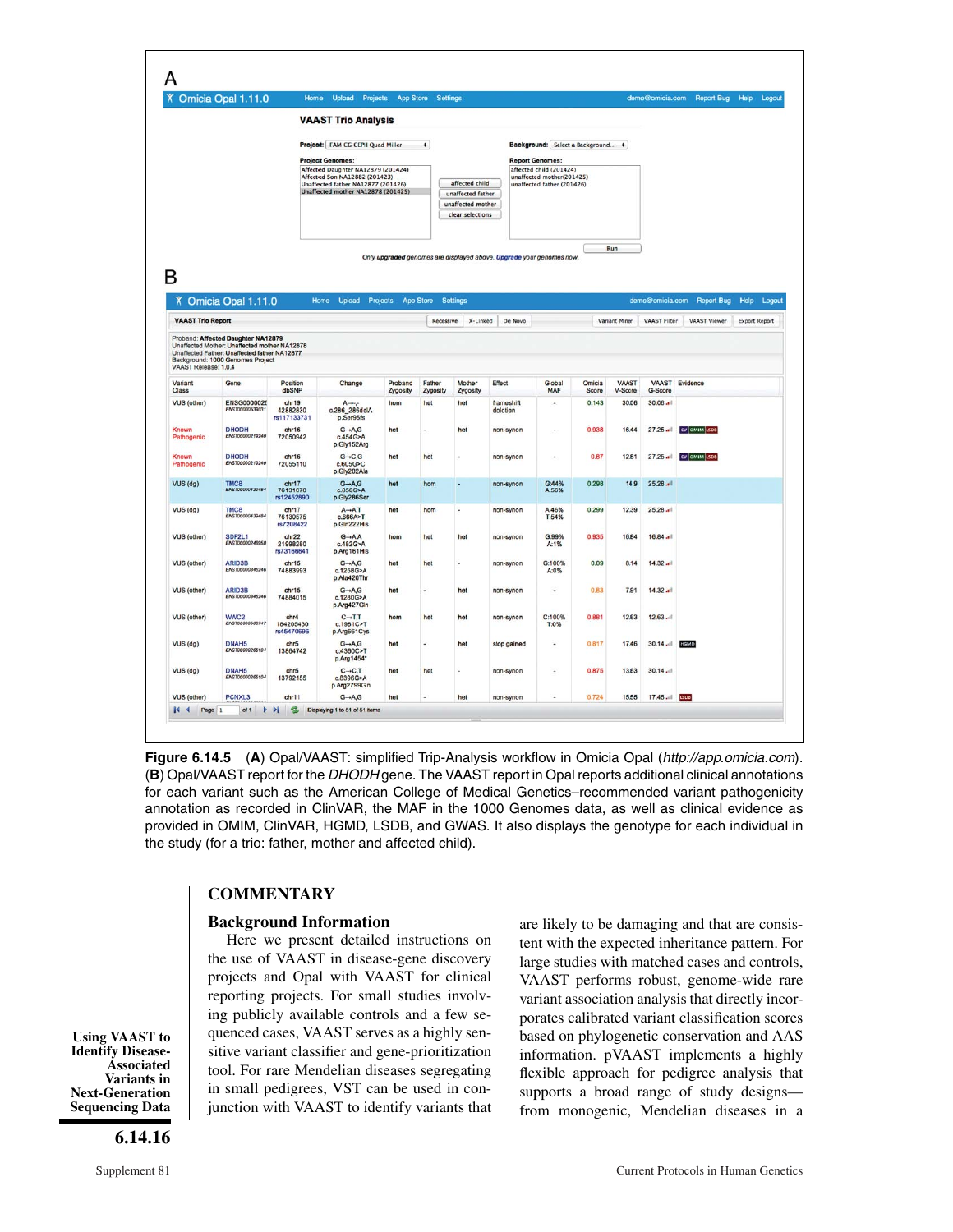single family to polygenic, common diseases involving hundreds of families. Our most recent implementation of VAAST within Opal allows for more complex diagnostic clinical decision support with a user-friendly, Webaccessible interface. We hope that this guide will serve as a useful aid that will help enable new discoveries through comprehensive analysis of NGS data.

#### **Guidelines for Understanding Results**

The six columns for the .simple report are: rank, gene, *p*-value, confidence interval, gene score, and a variant info field. The full .vaast report file contains additional information about the specific variants contributing to the gene score in both the cases and controls and the *p*-value 95% confidence interval (Fig. 6.14.6).

#### *Rank*

Gene candidates are sorted by *p*-value, from smallest to largest. When two genes have the same *p*-value, the VAAST score of each gene determines the rank.

#### *Score*

The VAAST score combines variant frequency data with amino acid score and phylogenetic conservation information using a composite likelihood ratio test (CLRT). The higher the score, the more likely that the gene contains disease variants under the VAAST model. The VAAST score is the Akaike Information Criterion in the VAAST model, which is  $-2\ln(\lambda)$  – 2*m*, where  $\lambda$  is the composite likelihood ratio and *m* is the number of free parameters in the model (Yandell et al., 2011; Hu et al., 2013). The VAAST score for each variant is reported, and the feature score is the sum of all variant scores in a feature.

#### *p-value*

VAAST estimates the *p*-value using a permutation test by comparing the observed VAAST score to the scores obtained by permutation. VAAST 2.0 (Hu et al., 2013) reports the ratio of  $1 +$  the number of successes to the total number of permutations as the *p*-value (VAAST 1.0 reports the ratio of successes to the number of permutations, constrained by the minimum p-value of 1/the total number of possible permutations). Unless the sample sizes are small, VAAST will not completely enumerate all possible orderings of the data, and thus the *p*-value for a gene is a random variable that depends on the number of permutations that may vary between VAAST runs. For a genome-wide search in human data, the significance threshold for a VAAST search is  $\sim$  2.4 × 10<sup>-6</sup>, or 0.05/21,000 genes. Interpreting the *p*-value without consideration of the confidence interval can lead to erroneous conclusions if the number of permutations is insufficient. For more on this point, see the "Confidence Interval" and "Specifying the number of permutations" sections below.

#### *Confidence interval*

We estimate the 95% confidence interval of the *p*-value from the VAAST permutation test, assuming that the number of successes follows a Poisson distribution. The confidence interval of the *p*-value describes the uncertainty in the *p*-value estimate and is one of the most important metrics to consider when interpreting the results of a VAAST analysis. The more permutations run, the smaller the confidence interval around the *p*-value.

#### *Variant field*

The first variant field (the 6th column) from the example 10cases output.simple output in Basic Protocol 2 is:

```
chr3:87302571;35.83;G->T;D-
  >Y;0,5chr3:87302557;31.69;A->G;N-
  >S; 0, 5
```
This field provides a list of the most likely disease-causing variants (as judged by VAAST) in the feature. Each variant is separated by a tab, and they are further delimited by semicolons. The first semicolon-delimited field is the variant's location, the second is the VAAST variant score, the third is the nucleotide change, the fourth is the amino acid change, and the last field gives the count values for the variant in the background and the target. In the example above, there are two variants in *CHMPB2* (the ones that were doped in). These variants are absent in the background and present with 5 copies each in the target.

#### *Using* **vaast\_pdf\_reporter**

This section provides examples of using vaast pdf reporter to aid in the interpretation of results from the *CHMPB2* dataset presented in Basic Protocol 2. The vaast\_pdf\_reporter script provides a summary of results from a VAAST analysis:

#### vaast\_pdf\_reporter.pl 10cases\_output.vaast

The output used to generate Figures 6.14.7, 6.14.8, and 6.14.9 was generated from the fol-0.14.0, and 0.14.2 was generated from the for-<br> **Identifying**<br> **Identifying**<br> **Identifying** 

**Candidate Genes**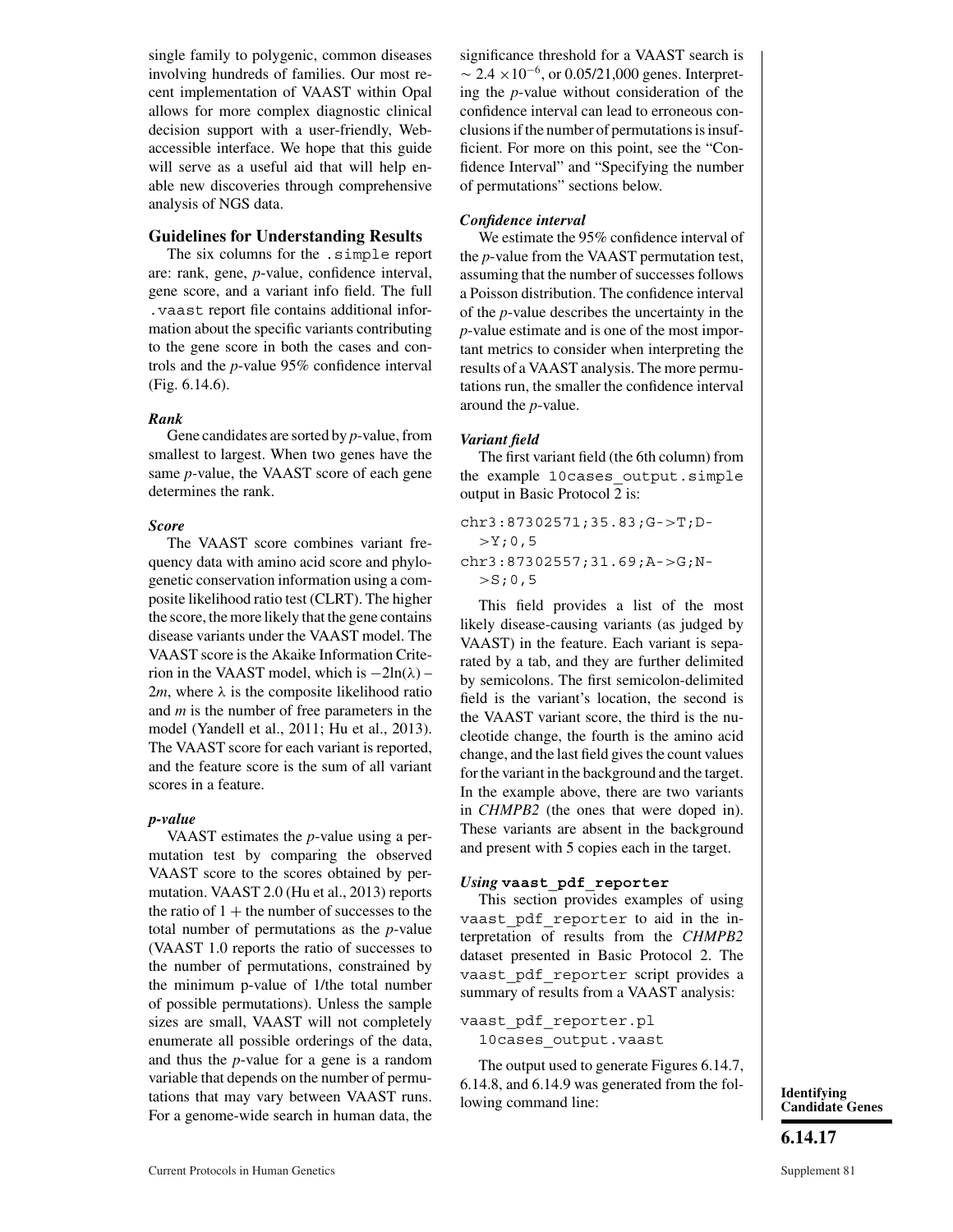

**Using VAAST to Identify Disease-Associated Variants in Next-Generation Sequencing Data**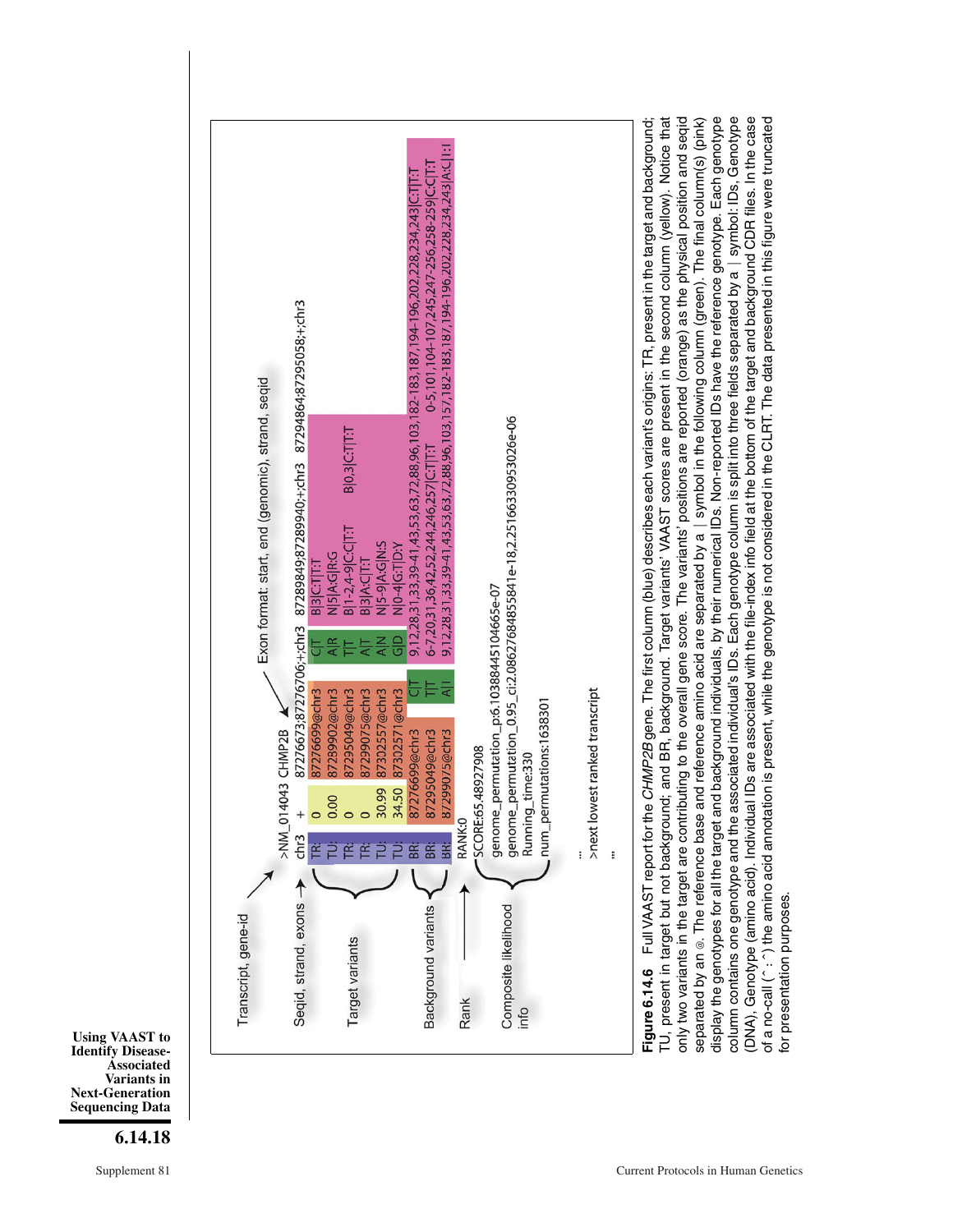|    | rank segid | gene.id           | p.value  | ci.low     | ci.high    |
|----|------------|-------------------|----------|------------|------------|
| 0  | chr3       | CHMP2B            | 6.10e-07 | $2.43e-18$ | $2.25e-06$ |
| 1. | chr3       | GTF2E1            | 6.64e-03 | 8.44e-05   | 1.86e-02   |
| 2  | chr3       | MAP3K13           | 1.98e-02 | $2.53e-04$ | 5.57e-02   |
| 3  | chr3       | DBR <sub>1</sub>  | 1.98e-02 | $2.53e-04$ | 5.57e-02   |
| 4  | chr3       | PSMD <sub>2</sub> | 1.98e-02 | 2.53e-04   | 5.57e-02   |
| 5  | chr3       | LRRFIP2           | 1.98e-02 | $2.53e-04$ | 5.57e-02   |
| 6  | chr3       | UPK <sub>1B</sub> | 1.98e-02 | 2.53e-04   | 5.57e-02   |
| 8  | chr3       | <b>TMPRSS7</b>    | 2.97e-02 | $2.42e-03$ | 7.22e-02   |
| 9  | chr3       | IQSEC1            | 2.97e-02 | $2.42e-03$ | 7.22e-02   |

**Figure 6.14.7** Example table 1 from VAAST-pdf-reporter.

VAAST/bin/VAAST -m lrt -iht d  $-$ j 0.0000026  $-$ o 10 $\c{case}$  ouput -d 1e7 -p 20 refGene\_hg19\_chr3.gff3 1KG chr3 Background.cdr 10cases union.cdr

This command line includes options discussed in the "Advanced Options" section, below, and produces the following output file:

10cases\_output.vaast.report .vaast.pdf

The PDF file contains several useful results, including the top ten ranked genes (Fig. 6.14.7), a quantile-quantile (QQ) plot of expected versus empirical *p*-values (Fig. 6.14.8), and a Manhattan plot displaying the  $-log_{10}$  *p*-values across the genome (Fig. 6.14.9). In this dataset, *CHMPB2* is the only gene that reaches genome-wide significance (Figs. 6.14.7-6.14.9).

#### *Specifying the optimal number of permutations*

The optimal number of permutations is a tradeoff between statistical accuracy and compute time. The total number of possible permutations for a given set of target and background genomes is described by the binomial coefficient (often referred to as '*n* choose *k*'), and this value grows rapidly as the number of target and background genomes increases. For a VAAST analysis with a single target genome and 1000 background genomes, there are 1001 ways to choose a single target from the combined pool of all genomes, and VAAST can consider all possible permutations to calculate the exact *p*-value. With 10 genomes in the

target and 256 in the background—as in the example above—there are  $4.1 \times 10^{17}$  combinations, and it is neither possible nor necessary to perform all possible permutations. When the number of permutations specified on the command line is less than the number of possible permutations, VAAST randomly permutes the status of the background and target genomes.

If fewer than 100,000 permutations are specified, *p*-values (and consequently gene ranks) will often show significant random variation between VAAST runs with the same datasets and command-line parameters. If the confidence interval is large, *p*-values and gene ranks will fluctuate from run to run. For most applications, 10,000 permutations will be fast, but will likely result in poor statistical resolution. Increasing the number of permutations will provide tighter confidence intervals and more stable gene rankings.

VAAST supports two forms of parallelization: by feature (--mp1) and by permutation (--mp2). Each of these options indicates how many CPU cores should be allocated to VAAST. The --mp1 option instructs VAAST to distribute a separate feature to each core. The --mp2 option instructs VAAST to distribute a batch of permutations, for the same feature, to each core, allowing a single feature to be processed in parallel by multiple cores. A good strategy for a genome-wide analysis is to perform an initial analysis scoring all features in the genome using the --mp1 option, but with a relatively small number of permutations (-d). The *p*-values from this initial run will not be accurate, and the confidence intervals will be wide. A second VAAST analysis should be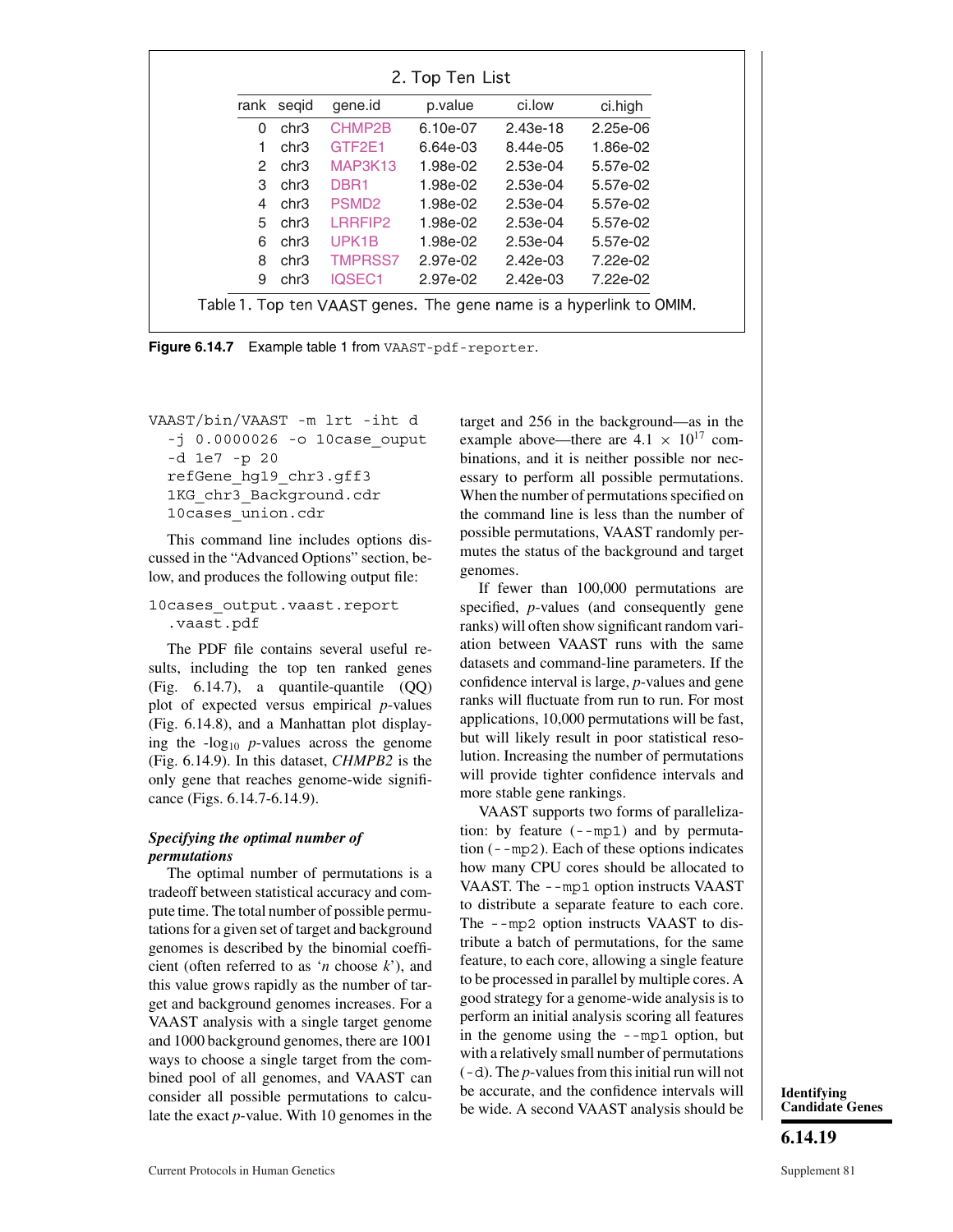

**Figure 6.14.8** Example QQ plot from VAAST-pdf-reporter. The expected p-values are plotted on the x axis and the VAAST p-values are plotted on the y axis, on a  $-$ log base 10 scale. The gray area shades the 95% confidence intervals. The red line plots  $y = x$ , corresponding to the scenario where the observed and expected p-values are perfectly matched. The QQ plot provides a measure of potential inflation in Type I error that may result from systematic differences between cases and controls. In this plot, the expected  $p$ -value is usually lower than the observed  $p$ -value, indicating that the test is slightly conservative. This is a typical result when cases and controls are well matched and sample sizes are small. As sample sizes and permutation counts increase, the QQ plot becomes less conservative and more continuous. In this example, there are 10 cases and 256 controls, and only one gene exceeds the upper 95% confidence interval, CHMP2B. When cases and controls are poorly matched, for instance due to population stratification or mismatched bioinformatic pipelines, the observed –log p-values can be much greater than the expected values, which indicates that Type I errors are inflated and the p-values are nonconservative. With publicly available controls, some inflation in Type I error rate is often unavoidable, but several techniques are available to minimize the problem, which can greatly improve the quality of the gene prioritization results (see Variant-calling section above). The solid line black line on the left side of the  $x$ axis represents genes with a VAAST score of 0; these genes have the maximum p-value of 1 but should be included when determining the number of multiple comparisons, because the VAAST score includes case-control status information.

performed with the top-ranking features (e.g., all those features whose confidence interval indicate that they could reach the desired significance level). The second analysis is performed using --mp2, a higher permutation number, and the --features option. The - -gw option in VAAST automates this two-step procedure. For example, the following command performs a genome-wide VAAST search with 2,000 permutations using parallelization by features. From the results of the first run, VAAST then selects genes with low *p*-values and performs a second round of analysis with 1 million permutations using parallelization by permutations. Throughout the whole process, 50 CPUs are used, as specified by the -p parameter:

VAAST/bin/VAAST -m lrt -iht d -o 10case ouput --less ram --gw 1e7 -p 20 refGene\_hg19\_chr3.gff3 1KG chr3 Background.cdr 10cases union.cdr

#### **Advanced Options**

VAAST has many options that can be used to improve the speed and accuracy of VAAST searches, which are fully documented in the VAAST User's Guide. The most frequently used options are discussed below.

**Using VAAST to Identify Disease-Associated Variants in Next-Generation Sequencing Data**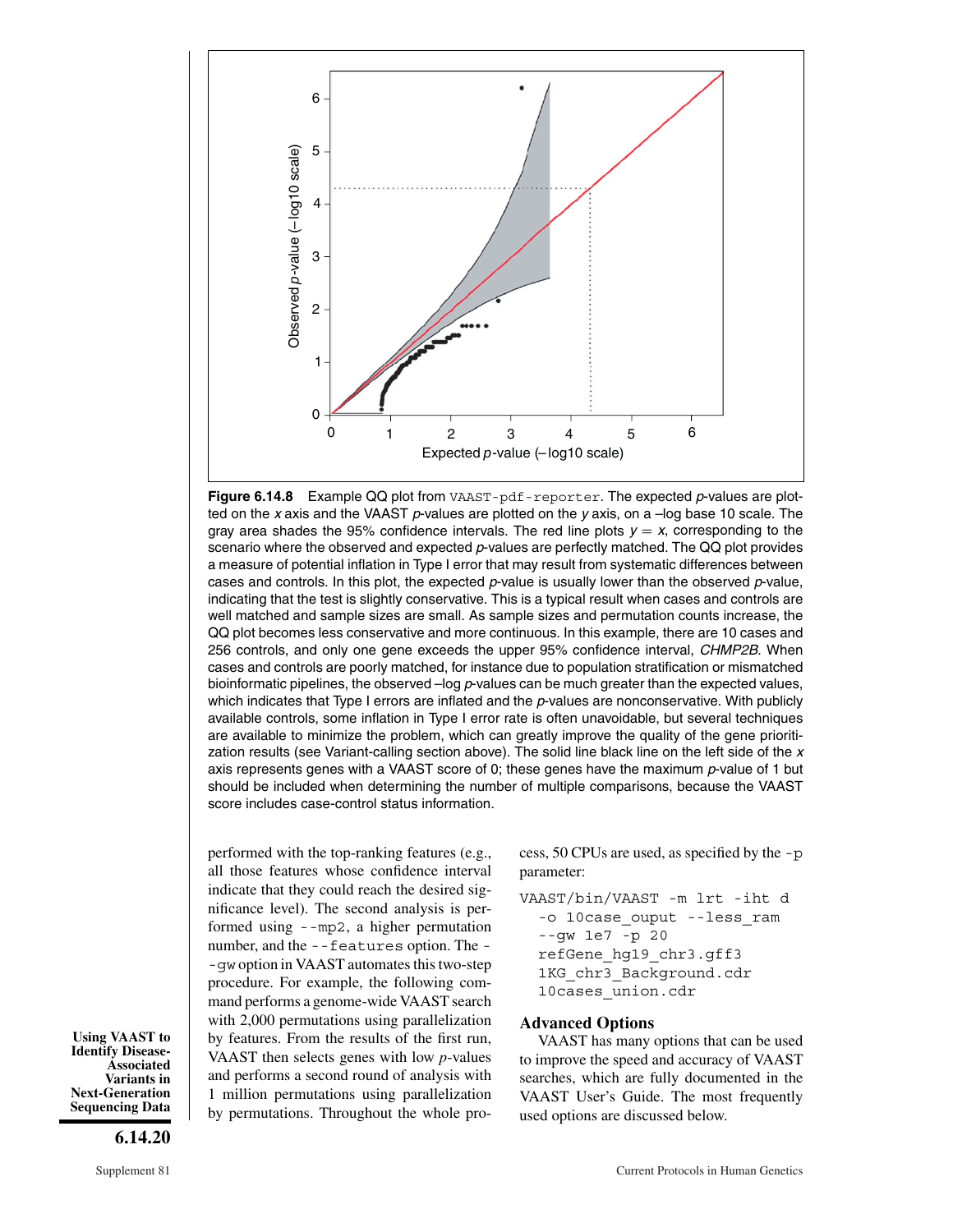

**Figure 6.14.9** Manhattan plot for the CHMP2B. The x axis is an index of the genes on chromosome 3, and the y axis is the negative log10 VAAST  $p$ -value. The gray dashed line represents the genome-wide significance level for human data (see text). CHMP2B is the only gene that achieves genome-wide significance.

#### *General options*

-c --chrom: Specifies specific chromosome(s) to be analyzed.

--mask\_regions: Specifies a user provided BED file identifying genomic positions or regions that will be masked from the analysis (i.e., not scored). This option can be useful when excluding regions enriched for known false positives or to exclude specific sites with increased missing genotype or Hardy-Weinberg disequilibrium rates. Note that the - -variant\_mask option in VAAST 1.0 only masks individual variants (not regions), and may be faster when only individual variants are included in the masking file.

--regions: This option is similar to - mask\_regions, but instead specifies a BED file containing only those regions which will be scored.

--restart: This option is used to restart a VAAST job that was interrupted (e.g., system rebooted or job was killed). VAAST will read the temporary files in the output directory to resume from the point where the job was interrupted.

#### *Disease and population options*

-iht --inheritance: This option applies an inheritance model variant filter for damaging alleles. Arguments are r (recessive) or d (dominant). The dominant option allows only one allele in each feature to receive a score in each individual. The recessive option allows up to two alleles to receive a score in each individual (the best-scoring homozygous variant or the two best scoring heterozygous variants). By default, all variants with a positive score are evaluated for all individuals. For large genes, the recessive option can help mitigate batch effects in which rare variants are more frequent in cases relative to controls.

-pnt --penetrance: Specifies whether damaging alleles are expected to be fully penetrant. By default, the flag is set to i to indicate incomplete penetrance. The behavior of -pnt c (complete penetrance) is different under the two inheritance (dominant/recessive) models. Under a recessive model with complete penetrance, any target variant that is homozygous in any of the background individuals will not be scored. In addition, under the recessive model, any combination of two heterozygous alleles in the same feature that are shared between any target and any background genome will not be scored. Under a dominant model, any variant that is shared between any target and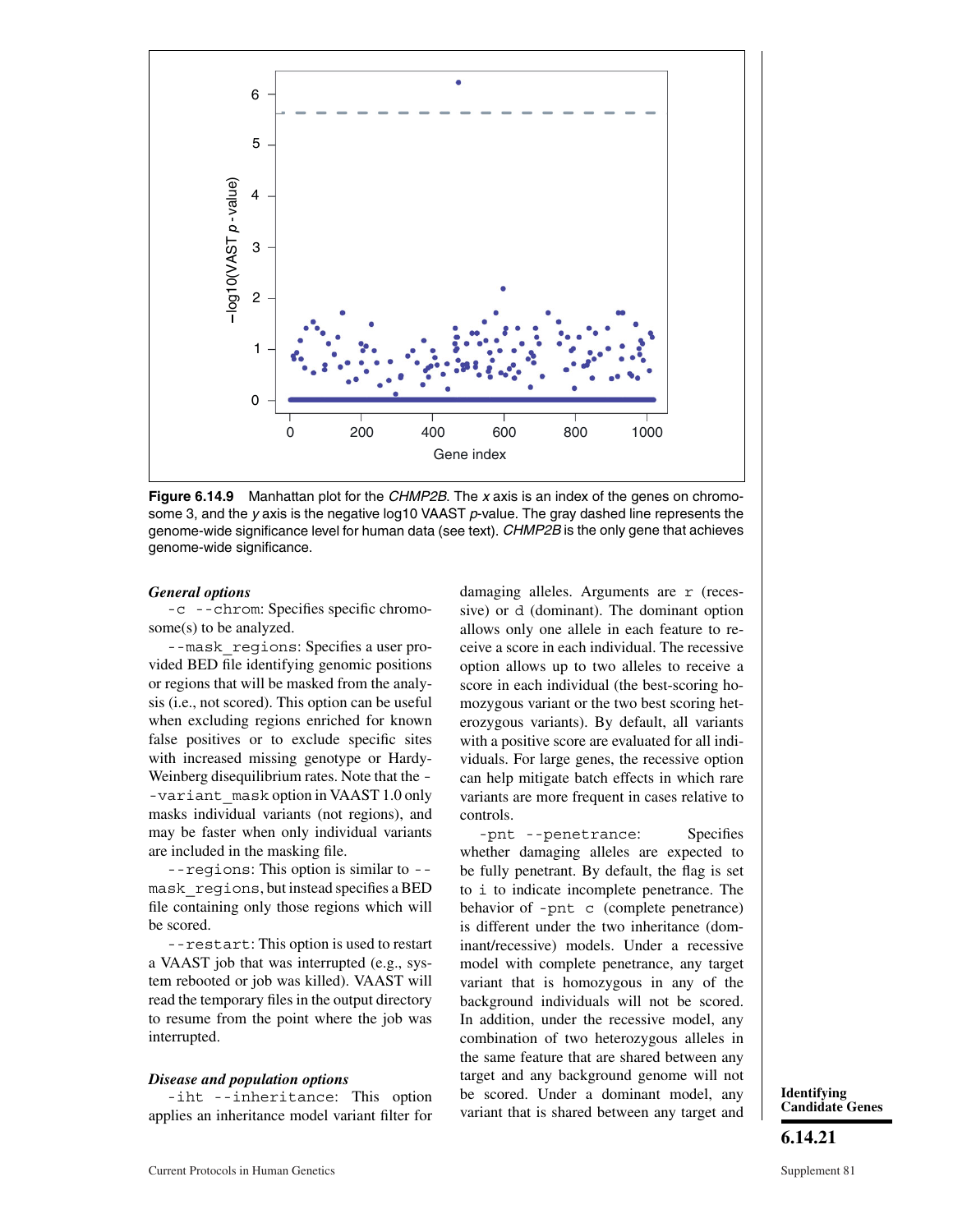any background genome will be ignored. The complete penetrance option imposes a very stringent filter that does not take into consideration missing genotypes and thus should be used with great caution.

-lh --locus heterogeneity: By default this option is set to "yes." Setting locus heterogenetiy to "n(o)" applies a filter that requires every individual in the target to have a genotype that is scored by VAAST in order for a feature to receive a score. Under the dominant inheritance model, this requires every individual in the target to have at least one allele with a VAAST score greater than 0 in the feature. Under the recessive model, every individual must have at least two alleles with a VAAST score greater than 0. Like penetrance, setting locus heterogeneity to "n" applies a stringent filter that may result in false negatives due to missing data. This option should be reserved for monogenic Mendelian diseases to test the hypothesis that a single gene can fully explain the phenotype in the target population.

--protective: By default, VAAST only scores variants where the minor allele frequency (MAF) is higher in the target than the background. The protective option allows VAAST to also consider potential protective alleles where the MAF is lower in the target than the background.

--rate: This option sets the maximum MAF of variants in the background genomes, penalizing the score of variants that exceed this frequency in the background genomes. This flag can be used to restrict the analysis to rare variants.

#### *Feature options*

--parent feature: Determines which features in the GFF3 file will be scored by VAAST. The default is mRNA. One record will be present in the VAAST output for each parent feature in the GFF3 file.

--child\_feature : Because scoring transcripts is a primary goal of a VAAST analysis and because transcripts can be discontinous features with exons separated by introns, VAAST provides a child\_feature option that will allow only the portions of a parent feature to score that have a corresponding child feature region. This option describes the child feature in the GFF3 file that will contribute to the score in the parent feature. Features in the GFF3 file use the Parent attribute to describe the parent/child relationship between features (i.e., describe which CDSs belong to which mRNA). All features given to the child\_feature option must be annotated in the GFF3 file because VAAST will not infer features. When the - all variants option is specified, the default value is "exon"; otherwise, the default value is CDS.

--features: When passed a commaseparated list of parent\_feature IDs (for example: NM\_0123456,NM\_0654321) VAAST will only score the given features. In addition, the --features option can take a file containing a separate feature ID on each line. This flag can be used to obtain the VAAST score on a single gene or transcript or to refine the *p*-value on a limited set of features that appear to be significant in a genome-wide VAAST run.

#### *Scoring options*

-k --codon bias: Enabled by default, this instructs VAAST to include amino acid substitution frequencies information in the composite likelihood ratio calculation. We highly recommend enabling this option for all VAAST runs, except when the - protective option is used. In VAAST 2.0, the amino acid substitution matrix also incorporates the phylogenetic conservation information, as measured by PhastCons scores (generated from multiple-species protein alignment in vertebrates; Yang, 1995; Meyer et al., 2013).

-e --all\_variants: This option instructs VAAST to score all variants in a feature, including synonymous and noncoding variants.

-d --gp: This parameter sets the number of permutations for each feature. This option can be combined with --features or - regions to provide an increased permutation count for particular genes.

--gw: If this parameter is set, VAAST will first perform a genome-wide search with lower number of permutations, identify highly significant features, and then perform intensive permutations over these features to get more accurate *p*-values. This parameter takes an integer that specifies the maximum number of permutations for each feature. For genomewide VAAST searches, using --gw generates the same results as -d option, but is much more efficient.

-g --grouping: This option instructs VAAST to group together variants in the target genome when the number of occurrences of the minor allele is below the given value. The default value is 4. A value of 0 will disable grouping.

**Using VAAST to Identify Disease-Associated Variants in Next-Generation Sequencing Data**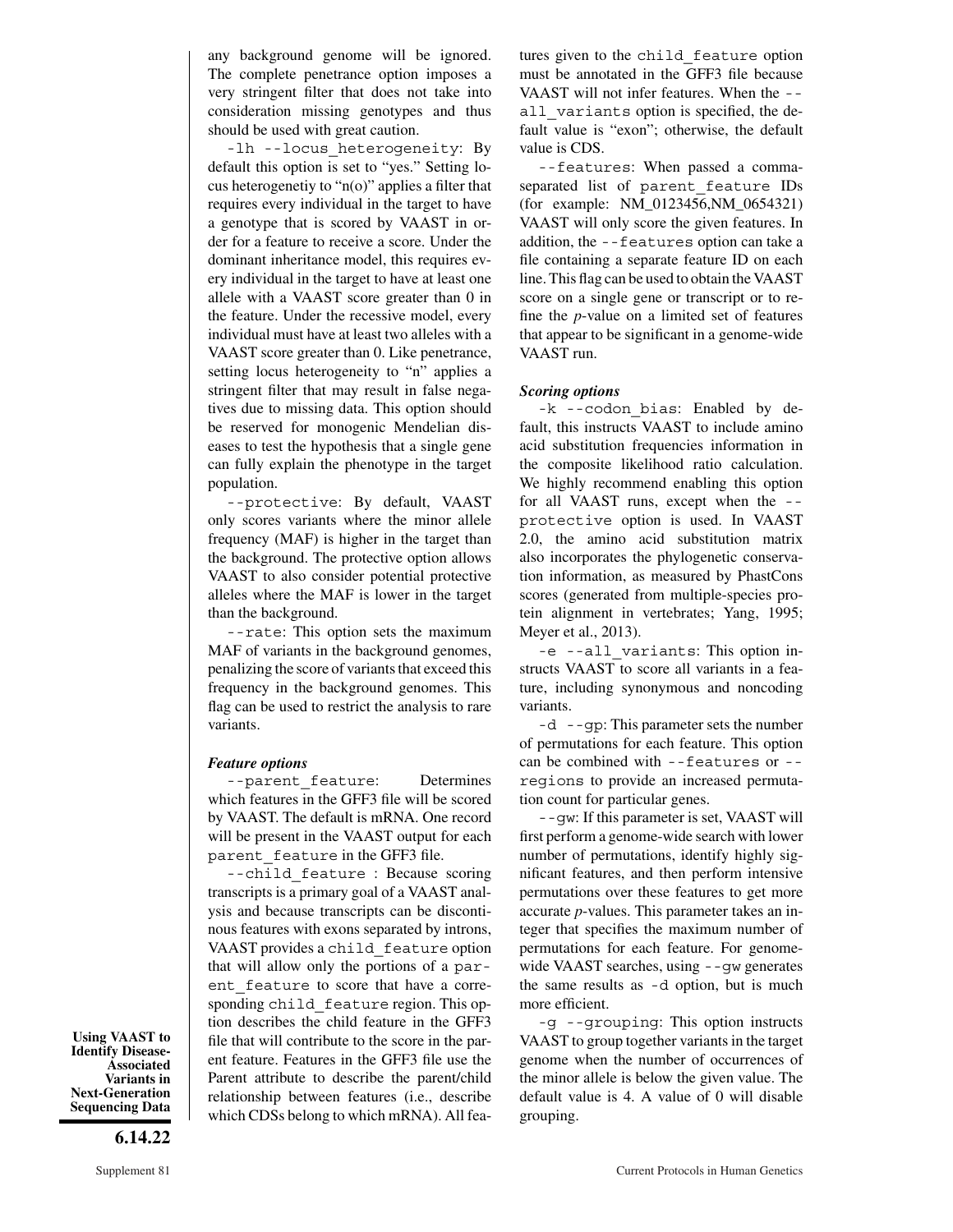--mean\_prior: This option changes the behavior of VAAST for variant grouping. By default, the weight of grouped variants is the product of individual variants. If this option is set, VAAST will instead use the geometric mean of the weights from all grouped variants as the final weight. We recommend setting this option when the number of target genomes is greater than 10. This option may become a default value for larger sample sizes in future releases.

-j --significance: Establishes a desired threshold for statistical significance. With  $-$ j, VAAST will stop the permutation test when the *p*-value is less than or greater than the specified value with 95% confidence. Often - j is set for 2.4  $\times 10^{-6}$  (genome-wide significance after multiple-test correction on a genome with 21,000 genes).

--min suc: Forces VAAST to keep running permutation tests on a gene until at least the given number of tests in the permutation have a CLRT score higher than the specified value. The number of permutations is still constrained by the -d option. If the maximal number of permutations (-d) is reached, VAAST will stop regardless of the --min suc parameter.

--indel: Instructs VAAST to score genomic insertions and deletions (indels) that overlap features. Empirically, indels are more sensitive to differences in sequencing platforms and variant-calling pipeline than SNVs, and thus are more likely to introduce false positive signals, particularly when the controls and cases are not matched.

--splice\_site: Allows VAAST to score variants that affect splice donor and splice acceptors, if these variants are annotated in the CDR file. This functionality will eventually be enabled by default but is currently in beta testing.

The example below uses several of the advanced options described above. Disease and population options including dominant inheritance pattern (-iht d), indel scoring (- indel), disabling grouping (-g 0), setting significance threshold  $(-j \ 0.0000026)$ , and incomplete penetrance (-pnt i). This example also specifies several performance parameters: parallel processing with 10 CPUs  $(-p 20)$  and perform  $10,000,000$  permutations per feature (-d 1e7):

VAAST/bin/VAAST -m lrt -iht d -g 0 -j 0.0000026 -o 10case\_ouput -d 1e7 -p 20 --indel

refGene\_hg19\_chr3.gff3 1KG chr3 Background.cdr 10cases union.cdr.

#### **Mitigating the Effects of Mismatched Cases and Controls**

The results of VAAST analyses are often not as clear as the examples presented above. Many studies sequence a relatively small number of affected individuals and compare the resulting variants directly to publicly available control data, such as the 1000 Genomes (Abecasis et al., 2012). This is a highly efficient approach but can result in substantial inflation in Type I error rates due to differences in sequencing platform and variantcalling pipelines, and in some cases, poorly matched target and background populations. The extent of false-positive rate inflation can be evaluated by visual inspection of the QQplot (Fig. 6.14.8). When false-positive rates are high, the goal of a VAAST analysis shifts from identifying statistically significant disease-gene associations to disease-gene prioritization and discovery. This effort often involves careful evaluation of the top genes in a VAAST analysis to identify candidates for follow-up functional validation or sequencing experiments. Problematic variants can be identified by comparing allele frequencies in other publicly available datasets, such as the NHLBI exome variant server [NHLBI GO Exome Sequencing Project (ESP), Seattle]. Discordant allele frequencies between large databases are an indication that the variant may be poorly represented in the VAAST background dataset, or that the variant is an artifact of certain variant-calling pipelines. A visual inspection of the aligned reads supporting a variant call using Samtool's tview (Li et al., 2009) or Integrative Genome Viewer (Robinson et al., 2011) can identify potential artifacts resulting from problematic alignments or poor read support. For variants that pass bioinformatic validation, confirmatory genotyping is often a cost-effective strategy.

A complementary approach for mitigating the effects of mismatched cases and controls involves the creation of an a priori list of genes or variants that are likely false positives (Kohane et al., 2012). This list can be generated by evaluating a second target set with an unrelated phenotype that matches the sequencing protocol and variant-calling pipeline of the original target set. The second target set can be compared to the background using VAAST to identify the top-ranking **Identifying**

**Candidate Genes**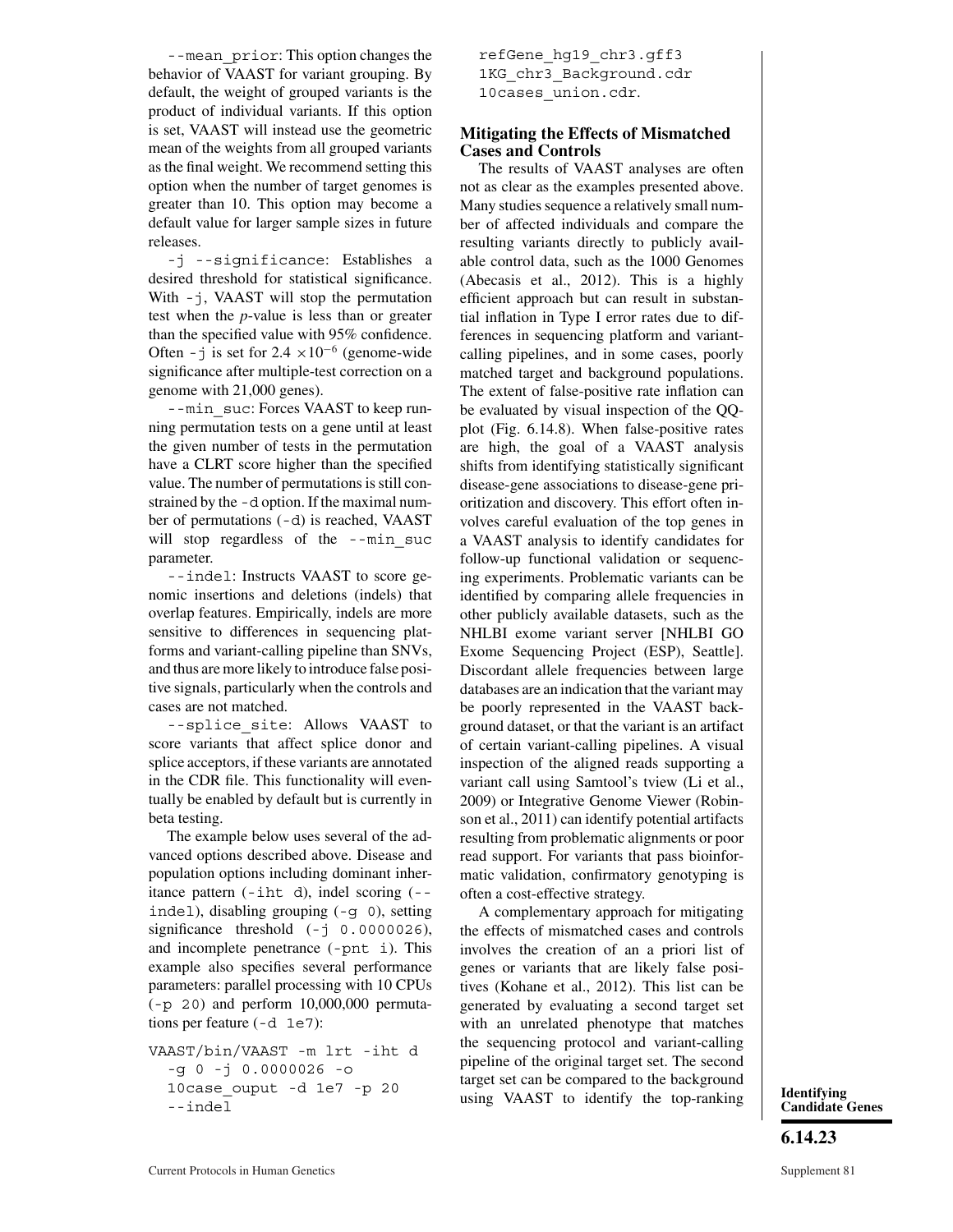genes and variants, which will often be the result of systematic differences in sequencing protocols and variant-calling pipelines. In our experience, large genes with repeated domains or many homologs, such as titan, mucins (Kamphans et al., 2013), and zinc fingers, are particularly prone to sequencing and variantcalling batch effects.

#### **Acknowledgments**

This work was supported by NIH grants R01 GM104390, R01 GM59290, SBIR grant R44HG3667, SBIR grant R44HG006579, and ARRA GO grant RC2HG005619. H.H. was supported by the MD Anderson Cancer Center Odyssey Program, and B.K. was supported by NIH grant 1ULTR001067.

#### **Literature Cited**

- Abecasis, G.R., Auton, A., Brooks, L.D., DePristo, M.A., Durbin, R.M., Handsaker, R.E., Kang, H.M., Marth, G.T., and McVean, G.A. 2012. An integrated map of genetic variation from 1,092 human genomes. *Nature* 491:56-65.
- Challis, D., Yu, J., Evani, U.S., Jackson, A.R., Paithankar, S., Coarfa, C., Milosavljevic, A., Gibbs, R.A., and Yu, F. 2012. An integrative variant analysis suite for whole exome nextgeneration sequencing data. *BMC Bioinformatics* 13:8.
- Coonrod, E.M., Margraf, R.L., Russell, A., Voelkerding, K.V, and Reese, M.G. 2013. Clinical analysis of genome next-generation sequencing data using the Omicia platform. *Exp. Rev. Mol. Diagn.* 13:529-540.
- DePristo, M.A., Banks, E., Poplin, R., Garimella, K.V, Maguire, J.R., Hartl, C., Philippakis, A.A., del Angel, G., Rivas, M.A., Hanna, M., McKenna, A., Fennell, T.J., Kernytsky, A.M., Sivachenko, A.Y., Cibulskis, K., Gabriel, S.B., Altshuler, D., and Daly, M.J. 2011. A framework for variation discovery and genotyping using next-generation DNA sequencing data. *Nat. Genet.* 43:491-498.
- Drmanac, R., Sparks, A.B., Callow, M.J., Halpern, A.L., Burns, N.L., Kermani, B.G., Carnevali, P., Nazarenko, I., Nilsen, G.B., Yeung, G., et al. 2010. Human genome sequencing using unchained base reads on self-assembling DNA nanoarrays. *Science* 327:78-81.
- Eilbeck, K., Lewis, S.E., Mungall, C.J., Yandell, M., Stein, L., Durbin, R., and Ashburner, M. 2005. The Sequence Ontology: A tool for the unification of genome annotations. *Genome Biol.* 6:R44.
- Hu, H., Huff, C.D., Moore, B., Flygare, S., Reese, M.G., and Yandell, M. 2013. VAAST 2.0: Improved variant classification and disease-gene identification using a conservation-controlled amino acid substitution matrix. *Genet. Epidemiol.* 37:622-634.
- Hu, H., Roach, J.C., Coon, H., Guthery, S.L., Voelkerding, K.V., Margraf, R.L.,

Durtschi, J.D., Tavtigian, S.V., Shankaracharya, Wu, W., Scheet, P., Wang, S., Xing, J., Glusman, G., Hubley, R., Li, H., Garg, V., Moore, B., Hood, L., Galas, D.J., Srivastava, D., Reese, M.G., Jorde, L.B., Yandell, M., and Huff, C.D. 2014. A unified test of linkage analysis and rarevariant association. *Nature Biotech.* In press.

- Kamphans, T., Sabri, P., Zhu, N., Heinrich, V., Mundlos, S., Robinson, P.N., Parkhomchuk, D., and Krawitz, P.M. 2013. Filtering for compound heterozygous sequence variants in nonconsanguineous pedigrees. *PloS One* 8:e70151.
- Karolchik, D., Hinrichs, A.S., Furey, T.S., Roskin, K.M., Sugnet, C.W., Haussler, D., and Kent, W.J. 2004. The UCSC table browser data retrieval tool. *Nucleic Acids Res.* 32:D493-D496.
- Kohane, I. S., Hsing, M., and Kong, S.W. 2012. Taxonomizing, sizing, and overcoming the incidentalome. *Genet. Med.* 14:399-404.
- Lander, E.S., Linton, L.M., Birren, B., Nusbaum, C., Zody, M.C., Baldwin, J., Devon, K., Dewar, K., Doyle, M., FitzHugh, W., Funke, R., Gage, D., et al. 2001. Initial sequencing and analysis of the human genome. *Nature* 409:860-921.
- Li, H. and Homer, N. 2010. A survey of sequence alignment algorithms for next-generation sequencing. *Brief. Bioinform.* 11:473-483.
- Li, H., Handsaker, B., Wysoker, A., Fennell, T., Ruan, J., Homer, N., Marth, G., Abecasis, G., Durbin, R.; 1000 Genome Project Data Processing Subgroup. 2009. The sequence alignment/map format and SAMtools. *Bioinformatics* 25:2078-2079.
- McElroy, J.J., Gutman, C.E., Shaffer, C.M., Busch, T.D., Puttonen, H., Teramo, K., Murray, J.C., Hallman, M., and Muglia, L.J. 2013. Maternal coding variants in complement receptor 1 and spontaneous idiopathic preterm birth. *Hum. Genet.* 132:935-942.
- McKenna, A., Hanna, M., Banks, E., Sivachenko, A., Cibulskis, K., Kernytsky, A., Garimella, K., Altshuler, D., Gabriel, S., Daly, M., and DePristo, M.A. 2010. The Genome Analysis Toolkit: A MapReduce framework for analyzing next-generation DNA sequencing data. *Genome Res.* 20:1297-1303.
- Meyer, L.R., Zweig, A.S., Hinrichs, A.S., Karolchik, D., Kuhn, R.M., Wong, M., Sloan, C.A., Rosenbloom, K.R., Roe, G., Rhead, B., Raney, B.J., Pohl, A., Malladi, V.S., Li, C.H,. Lee, B.T., Learned, K., Kirkup, V., Hsu, F., Heitner, S., Harte, R.A., Haeussler, M., Guruvadoo, L., Goldman, M., Giardine, B.M., Fujita, P.A., Dreszer, T.R., Diekhans, M., Cline, M.S., Clawson, H., Barber, G.P., Haussler, D., and Kent, W.J. 2013. The UCSC Genome Browser database: Extensions and updates 2013. *Nucleic Acids Res.* 41:D64-D69.
- Nielsen, R., Paul, J.S., Albrechtsen, A., and Song, Y.S. 2011. Genotype and SNP calling from next-generation sequencing data. *Nat. Rev. Genet.* 12:443-451.
- O'Rawe, J., Jiang, T., Sun, G., Wu, Y., Wang, W., Hu, J., Bodily, P., Tian, L., Hakonarson, H., Johnson, W.E., Wei, Z., Wang, K., and Lyon,

**Using VAAST to Identify Disease-Associated Variants in Next-Generation Sequencing Data**